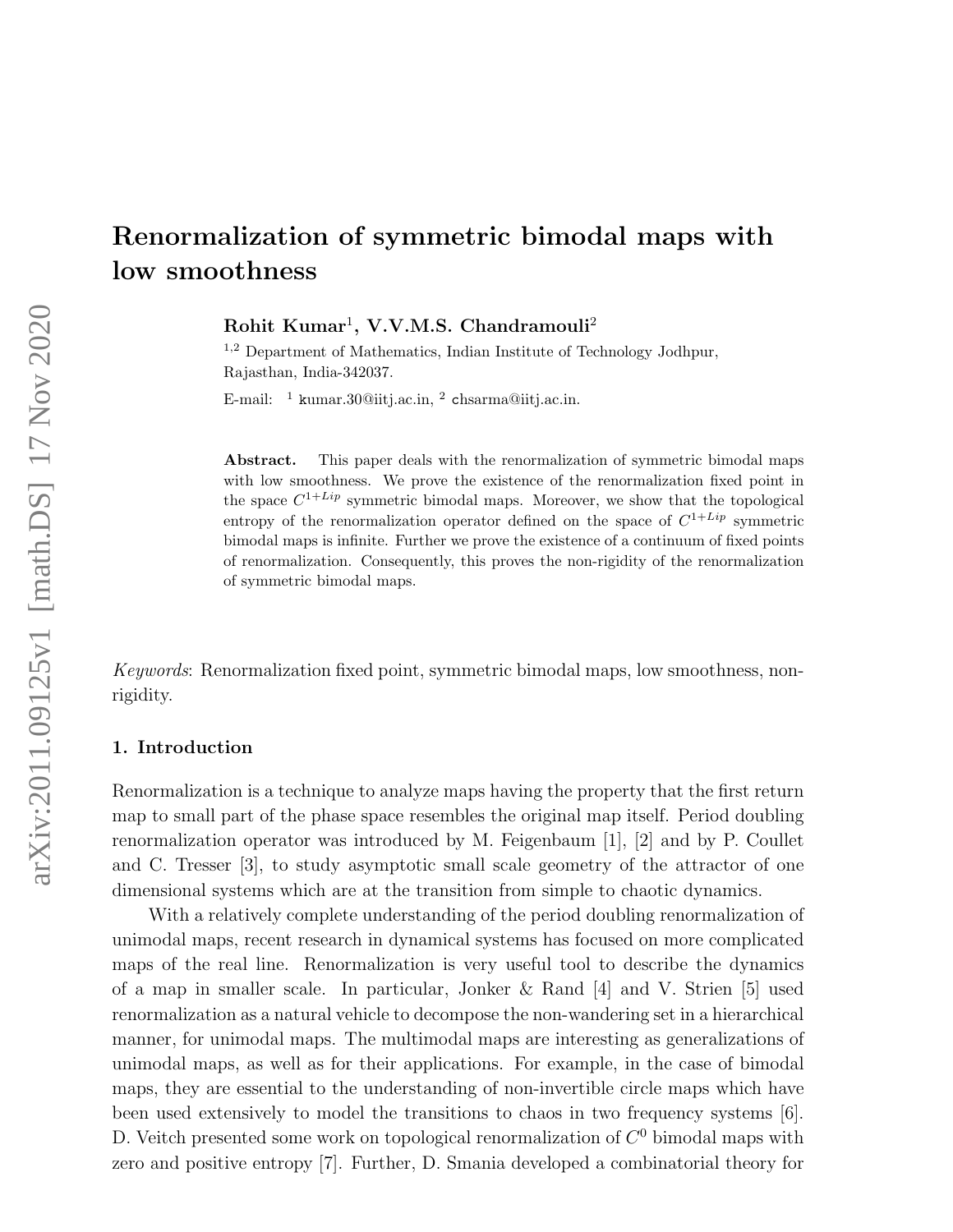certain kind of multimodal maps and proved that for the same combinatorial type the renormalizatons of infinitely renormalizable smooth multimodal maps are exponentially close [8].

In this paper, we focus on the construction of renormalization fixed point for the family of symmetric bimodal maps with low smoothness. We show that there exists a sequence of affine pieces which are nested and contract to the critical points of the bimodal map corresponding to a pair of proper scaling data. This helps us to prove that the renormalization operator defined on the space of piece-wise affine infinitely renormalizable maps has a fixed point, denoted by  $f_{s^*}$ , corresponding to a pair of proper scaling data  $s^*$ . In the next section 3, we explain the extension of the renormalization fixed point  $f_{s^*}$  to a  $C^{1+Lip}$  symmetric bimodal map. In section 4, we describe the topological entropy of renormalization defined on the space of  $C^{1+Lip}$  symmetric bimodal maps. Furthermore, we prove the existence of another fixed point of renormalization by considering the small perturbation on the scaling data. Consequently, for two different perturbed scaling data we get two Cantor attractors of renormalization fixed points. This leads to the non-rigidity of the Cantor attractors of renormalizable symmetric bimodal map with low smoothness.

We recall some basic definitions. Let  $I = [a, b]$  be a closed interval.

A unimodal map  $\mathfrak{u}: I \to I$  is called *period tripling renormalizable map* if there exists a proper subinterval J of I such that (1) J,  $\mathfrak{u}(J)$  and  $\mathfrak{u}^2(J)$  are pairwise disjoint, (2)  $\mathfrak{u}^3(J) \subset J$ . Then  $\mathfrak{u}^3: J \to J$  is called a renormalization of  $\mathfrak{u}$ .

A map  $\mathfrak{u}: I \to I$  is period tripling infinitely renormalizable map if there exists an infinite sequence  $\{I_n\}_{n=0}^{\infty}$  of nested intervals such that  $\mathfrak{u}^3|_{I_n}: I_n \to I_n$  are renormalizations of **u** and the length of  $I_n$  tends to zero as  $n \to \infty$ .

Let U be the collection of unimodal maps and  $\mathcal{U}_{\infty}(\subset \mathcal{U})$  be the collection of period tripling infinitely renormalizable unimodal maps.

An interval map f is *piece-wise monotone* if there exists a partition of I into finitely many subintervals on each of which  $f$  is strictly monotonic.

If three is the minimal number of such subintervals, we say  $f$  is a *bimodal* map.

**Definition 1.1.** Let  $f : I \to I$  be a map with two subsets  $J_l$  and  $J_r$  such that  $J_l^{\circ} \cap J_r^{\circ} = \emptyset$ . If  $f|_{J_l}$  and  $f|_{J_r}$  are unimodal maps which are concave up and concave down respectively, their *join*, denoted by  $f|_{J_l} \oplus f|_{J_r}$ , is a bimodal map whose graph is obtained by joining  $f(max(J_l))$  and  $f(min(J_r))$  by a  $C^{1+Lip}$  curve.

**Definition 1.2.** A bimodal map  $b: I \to I$ , having two critical points  $c_l$  and  $c_r$ , is said to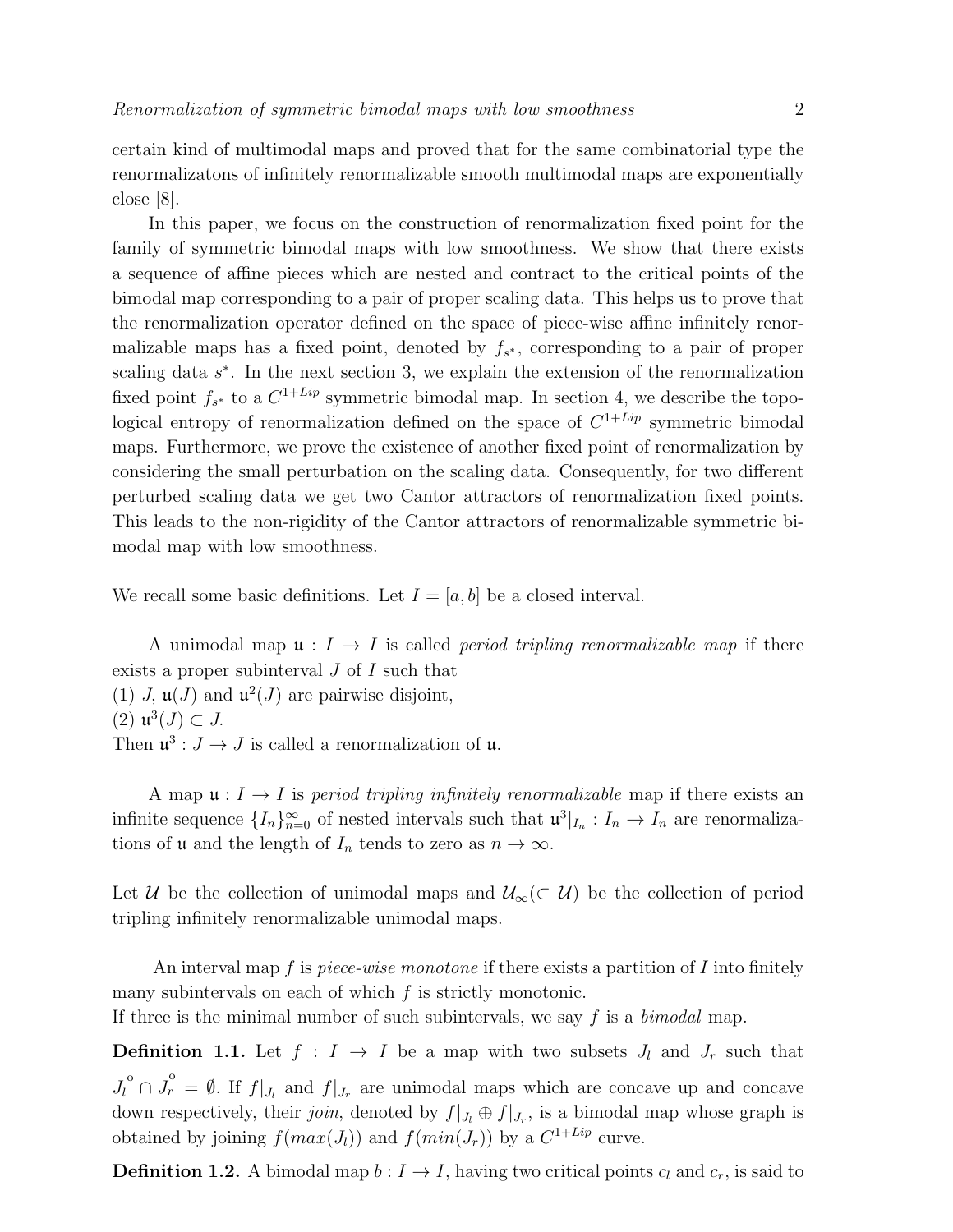be renormalizable if there exists two disjoint intervals  $I_l$  containing  $c_l$  and  $I_r$  containing  $c_r$  such that

- (i)  $b^{i}(I_{l}) \cap b^{j}(I_{l}) = \emptyset$ , for each  $i \neq j$  and  $i, j \in \{0, 1, 2\}$ ,  $b^{i}(I_{r}) \cap b^{j}(I_{r}) = \emptyset$ , for each  $i \neq j$  and  $i, j \in \{0, 1, 2\},$
- (ii)  $b^3(I_l) \subset I_l$  and  $b^3(I_r) \subset I_r$ ,
- (iii) After applying suitable reflections and rescalings on the unimodal maps  $b|_{I_l}$  and  $b|_{I_r}$ , the unimodal pieces  $b'_l$  and  $b'_r$  are joined to generate a bimodal map.

The renormalization of a symmetric bimodal map is illustrated in Figure 1.



Figure 1: Renormalization of a bimodal map

In the next section, we construct the renormalization operator defined on the space of piece-wise affine maps which are infinitely renormalizable maps.

## 2. Piece-wise affine renormalizable maps

A symmetric bimodal map  $b : [0, 1] \to [0, 1]$  of the form  $b(x) = a_3x^3 + a_2x^2 + a_1x + a_0$ , for  $a_3 < 0$ , is a  $C^1$  map with the following conditions

•  $b(0) = 1 - b(1)$ ,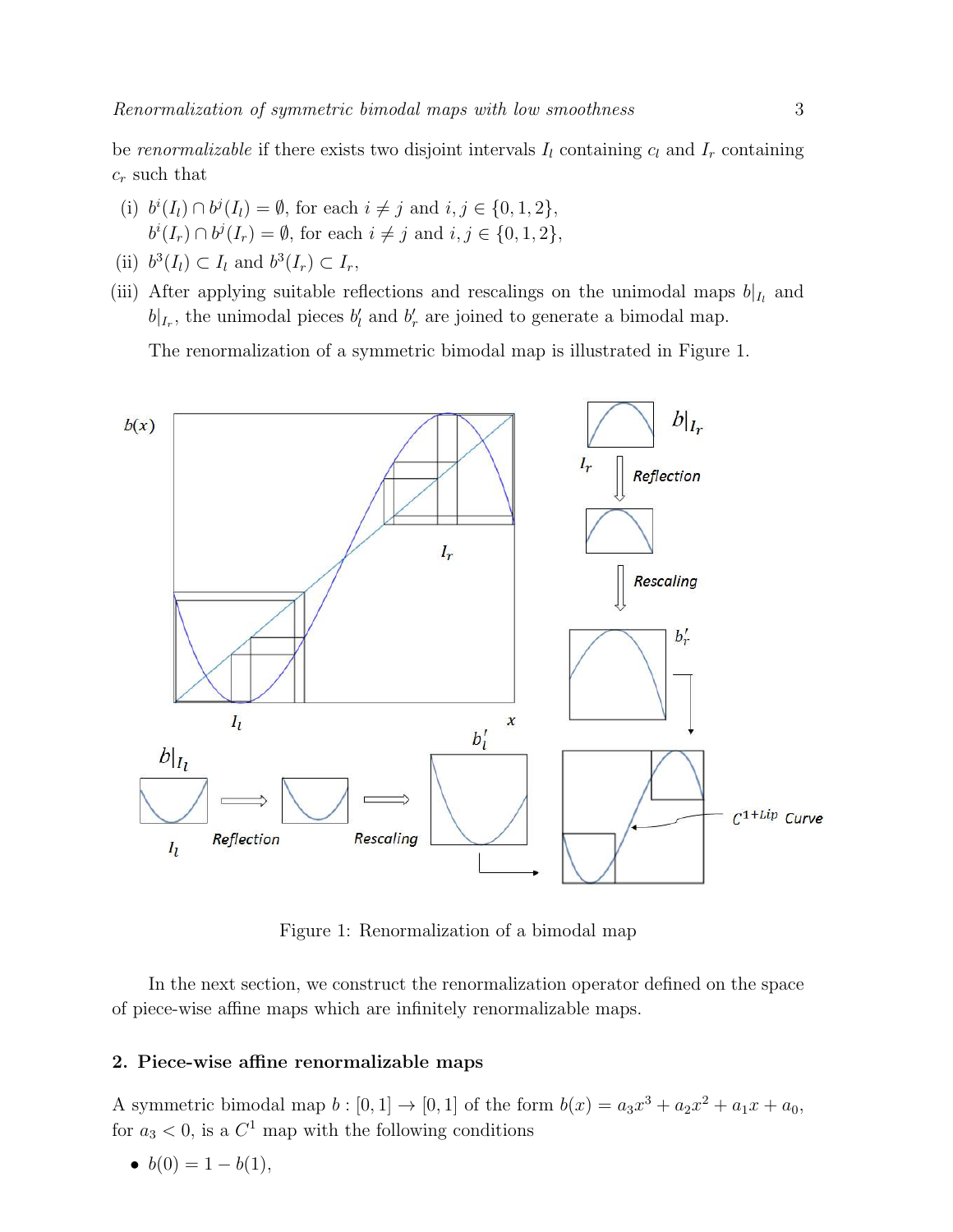- $\bullet$   $b(\frac{1}{2})$  $(\frac{1}{2}) = \frac{1}{2},$
- let  $c_l$  and  $c_r$  be the two critical points of  $b(x)$ , then  $b(c_l) = 0$  and  $b(c_r) = 1$ .

Let us consider a family of symmetric bimodal maps  $B_c : [0,1] \rightarrow [0,1]$  which are increasing on the interval between the critical points and decreasing elsewhere. then, we obtained a family of bimodal maps as

$$
B_c(x) = \begin{cases} 1 - \frac{1 - 6c + 9c^2 - 4c^3 + 6cx - 6c^2x - 3x^2 + 2x^3}{(1 - 2c)^3}, & \text{if } c \in [0, \frac{1}{4}]\\ 1 - \frac{4c^3 - 3c^2 + 6cx - 6c^2x - 3x^2 + 2x^3}{(2c - 1)^3}, & \text{if } c \in [\frac{3}{4}, 1] \end{cases}
$$
  

$$
\equiv \begin{cases} b_c(x), & \text{if } c \in [0, \frac{1}{4}]\\ \tilde{b}_c(x), & \text{if } c \in [\frac{3}{4}, 1] \end{cases}
$$
(2.1)

Note that the bimodal maps  $b_c$  and  $\tilde{b}_c$  are identical maps. Let us define an open set

$$
\Delta^{3} = \left\{ (s_0, s_1, s_2) \in \mathbb{R}^3 : s_0, s_1, s_2 > 0, \sum_{i=0}^{2} s_i < 1 \right\}.
$$

Each element  $(s_0, s_1, s_2)$  of  $\Delta^3$  is called a scaling tri-factor. A pair of scaling trifactors  $(s_{0,l}, s_{1,l}, s_{2,l})$  and  $(s_{0,r}, s_{1,r}, s_{2,r})$  induces two sets of affine maps  $(F_{0,l}, F_{1,l}, F_{2,l})$ and  $(F_{0,r}, F_{1,r}, F_{2,r})$  respectively. For each  $i = 0, 1, 2$ ,

$$
F_{i,l}: I_L = [0, b_c(0)] \to I_L
$$
 and  $F_{i,r}: I_R = [\tilde{b}_c(1), 1] \to I_R$ 

are defined as

$$
F_{0,l}(t) = b_c(0) - s_{0,l} \cdot t; \qquad F_{0,r}(t) = \tilde{b}_c(1) + s_{0,r} \cdot (1 - t)
$$
  
\n
$$
F_{1,l}(t) = b_c^2(0) - s_{1,l} \cdot t; \qquad F_{1,r}(t) = \tilde{b}_c^2(1) + s_{1,r} \cdot (1 - t)
$$
  
\n
$$
F_{2,l}(t) = s_{2,l} \cdot t; \qquad F_{2,r}(t) = 1 - s_{2,r} \cdot (1 - t).
$$

Note that  $I_L^{\circ} \cap I_R^{\circ} = \phi$ , for  $c \in [0, \frac{3-\sqrt{3}}{6}]$  $\frac{\sqrt{3}}{6}$ .

The functions  $s_l : \mathbb{N} \to \Delta^3$  and  $s_r : \mathbb{N} \to \Delta^3$  are said to be a scaling data. We set scaling tri-factors

 $s_l(n) = (s_{0,l}(n), s_{1,l}(n), s_{2,l}(n)) \in \Delta^3$  and  $s_r(n) = (s_{0,r}(n), s_{1,r}(n), s_{2,r}(n)) \in \Delta^3$ , so that  $s_l(n)$  and  $s_r(n)$  induce the triplets of affine maps  $(F_0^l(n)(t), F_1^l(n)(t), F_2^l(n)(t))$ and  $(F_0^r(n)(t), F_1^r(n)(t), F_2^r(n)(t))$  as described above. For  $i = 0, 1, 2$ , let us define the intervals

$$
I_{i,l}^n = F_{1,l}(1) \circ F_{1,l}(2) \circ F_{1,l}(3) \circ \dots \circ F_{1,l}(n-1) \circ F_{i,l}(n) ([0, b_c(0)]).
$$

Also,

$$
I_{i,r}^n = F_{1,r}(1) \circ F_{1,r}(2) \circ F_{1,r}(3) \circ \dots \circ F_{1,r}(n-1) \circ F_{i,r}(n) ([\tilde{b}_c(1), 1]).
$$

**Definition 2.1.** A scaling data  $s(n)$  is said to be proper if

$$
d(s(n), \partial \Delta^3) \ge \epsilon, \quad \text{ for some } \epsilon > 0.
$$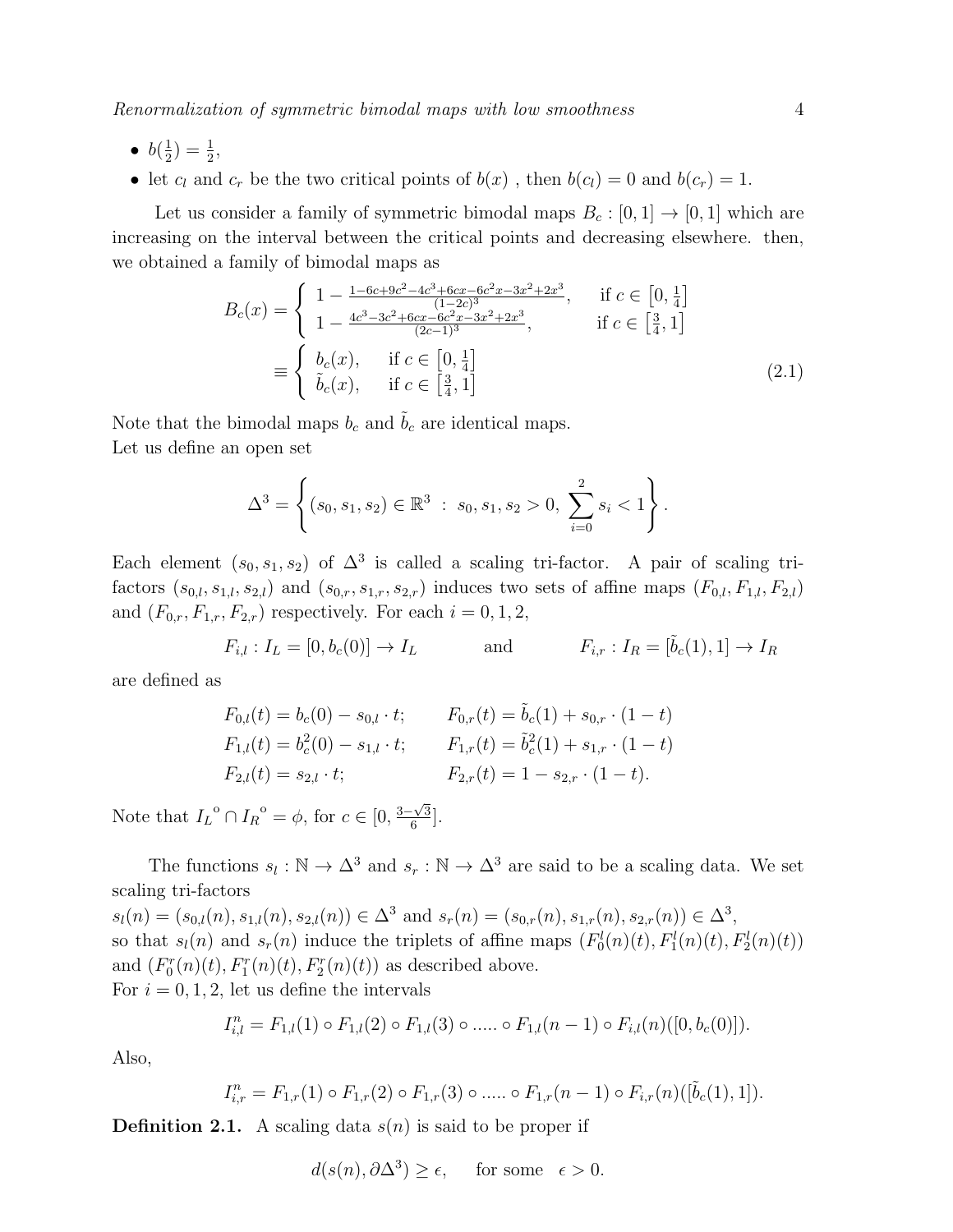A pair of proper scaling data  $s_l : \mathbb{N} \to \Delta^3$  and  $s_r : \mathbb{N} \to \Delta^3$  induce the sets  $D_{s_l} = \bigcup$  $n\geq 1$  $(I_{0,l}^n \cup I_{2,l}^n)$  and  $D_{s_r} = \bigcup_{s}$  $n\geq 1$  $(I_{0,r}^n \cup I_{2,r}^n)$ , respectively. Consider a map

$$
f_s: D_{s_l} \cup D_{s_r} \rightarrow [0,1]
$$

defined as

$$
f_s(x) = \begin{cases} f_{s_l}(x), & \text{if } x \in D_{s_l} \\ f_{s_r}(x), & \text{if } x \in D_{s_r} \end{cases}
$$

where  $f_{s_l}|_{I_{0,l}^n}$  and  $f_{s_l}|_{I_{2,l}^n}$  are the affine extensions of  $b_c|_{\partial I_{0,l}^n}$  and  $b_c|_{\partial I_{2,l}^n}$  respectively. Similarly,  $f_{s_r}|_{I_{0,r}^n}$  and  $f_{s_r}|_{I_{2,r}^n}$  are the affine extensions of  $b_c|_{\partial I_{0,r}^n}$  and  $b_c|_{\partial I_{2,r}^n}$  respectively. These affine extensions are shown in Figure 2.





The end points of the intervals at each level are labeled by  $y_0 = 0, z_0 = b_c(0), I_{1,l}^0 = I_L = [0, b_c(0)]$ 

and for  $n\geq 1$ 

$$
x_n = \partial I_{0,l}^n \backslash \partial I_{1,l}^{n-1}
$$
  
\n
$$
y_{2n-1} = \max \{ \partial I_{1,l}^{2n-1} \}
$$
  
\n
$$
y_{2n} = \min \{ \partial I_{1,l}^{2n} \}
$$
  
\n
$$
z_{2n-1} = \min \{ \partial I_{1,l}^{2n-1} \}
$$
  
\n
$$
z_{2n} = \max \{ \partial I_{1,l}^{2n} \}
$$
  
\n
$$
w_n = \partial I_{2,l}^n \backslash \partial I_{1,l}^{n-1}.
$$

These points are illustrated in Figure 3.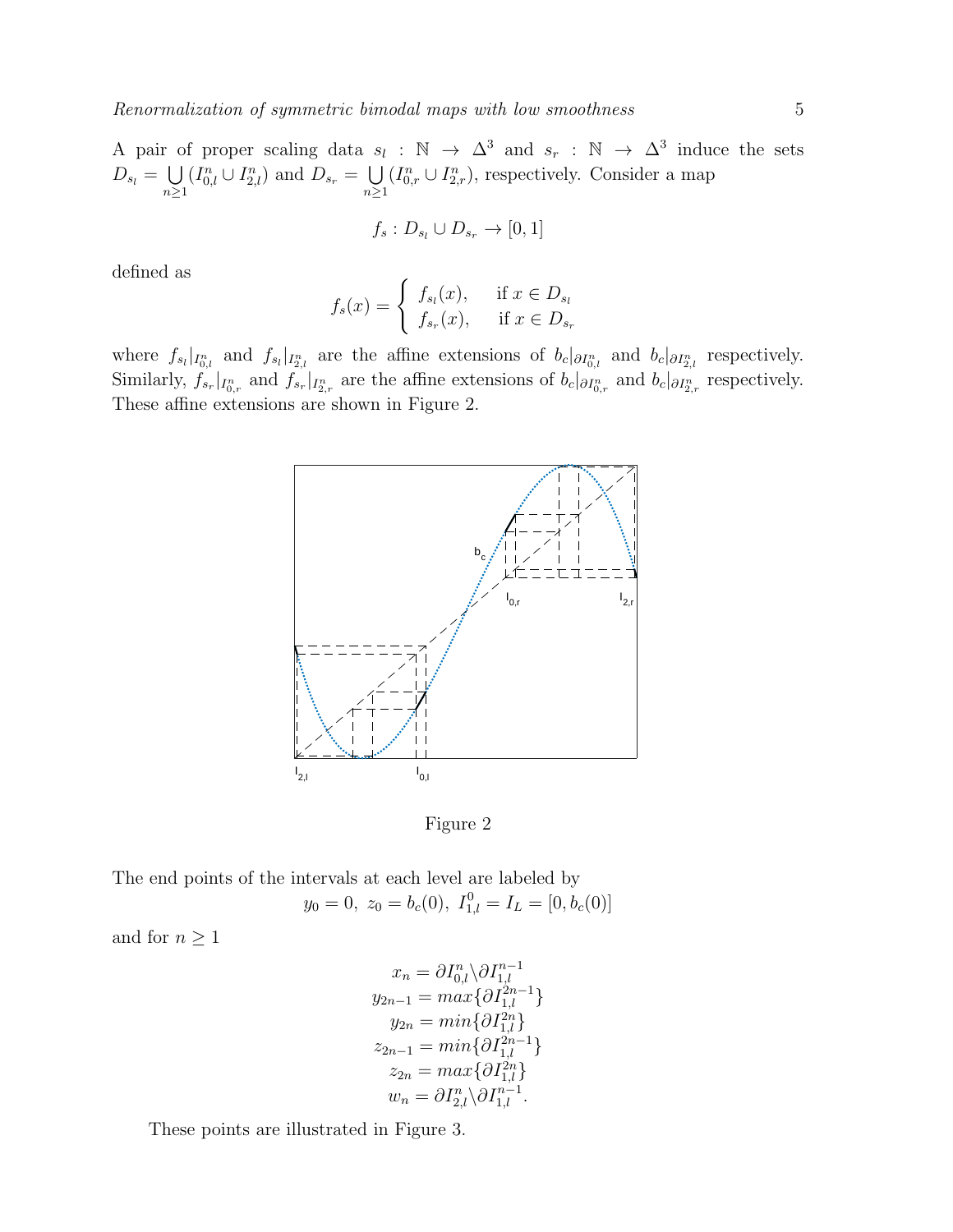

Figure 3: Intervals of next generations

Also, the end points of the intervals at each level are labeled by  $z'_0 = b_c(1), \ y'_0 = 1, \ I_{1,r}^0 = I_R = [\tilde{b}_c(1), 1]$ 

and for  $n \geq 1$ 

$$
x'_n = \partial I_{0,r}^n \backslash \partial I_{1,r}^{n-1}
$$
  
\n
$$
y'_{2n-1} = \min \{ \partial I_{1,r}^{2n-1} \}
$$
  
\n
$$
y'_{2n} = \max \{ \partial I_{1,r}^{2n} \}
$$
  
\n
$$
z'_{2n-1} = \max \{ \partial I_{1,r}^{2n-1} \}
$$
  
\n
$$
z'_{2n} = \min \{ \partial I_{1,r}^{2n} \}
$$
  
\n
$$
w'_n = \partial I_{2,r}^n \backslash \partial I_{1,r}^{n-1}.
$$

These points are illustrated in Figure 4.



Figure 4: Intervals of next generations

**Definition 2.2.** For a given pair of proper scaling data  $s_l, s_r : \mathbb{N} \to \Delta^3$ , a map  $f_s$  is said to be *infinitely renormalizable* if for  $n \geq 1$ ,

(1)  $[0, f_{s_l}(y_n)]$  is the maximal domain containing 0 on which  $f_{s_l}^{3^n-1}$  is defined affinely,  $[f_{s_l}^2(y_n), f_{s_l}(0)]$  is the maximal domain containing  $f_{s_l}(0)$  on which  $f_{s_l}^{3^n-2}$  is defined affinely,  $[f_{s_r}(y'_n), 1]$  is the maximal domain containing 1 on which  $f_{s_r}^{\tilde{s}^{n-1}}$  is defined affinely and  $[f_{s_r}(1), f_{s_r}^2(y'_n)]$  is the maximal domain containing  $f_{s_r}(1)$  on which  $f_{s_r}^{3^n-2}$ is defined affinely,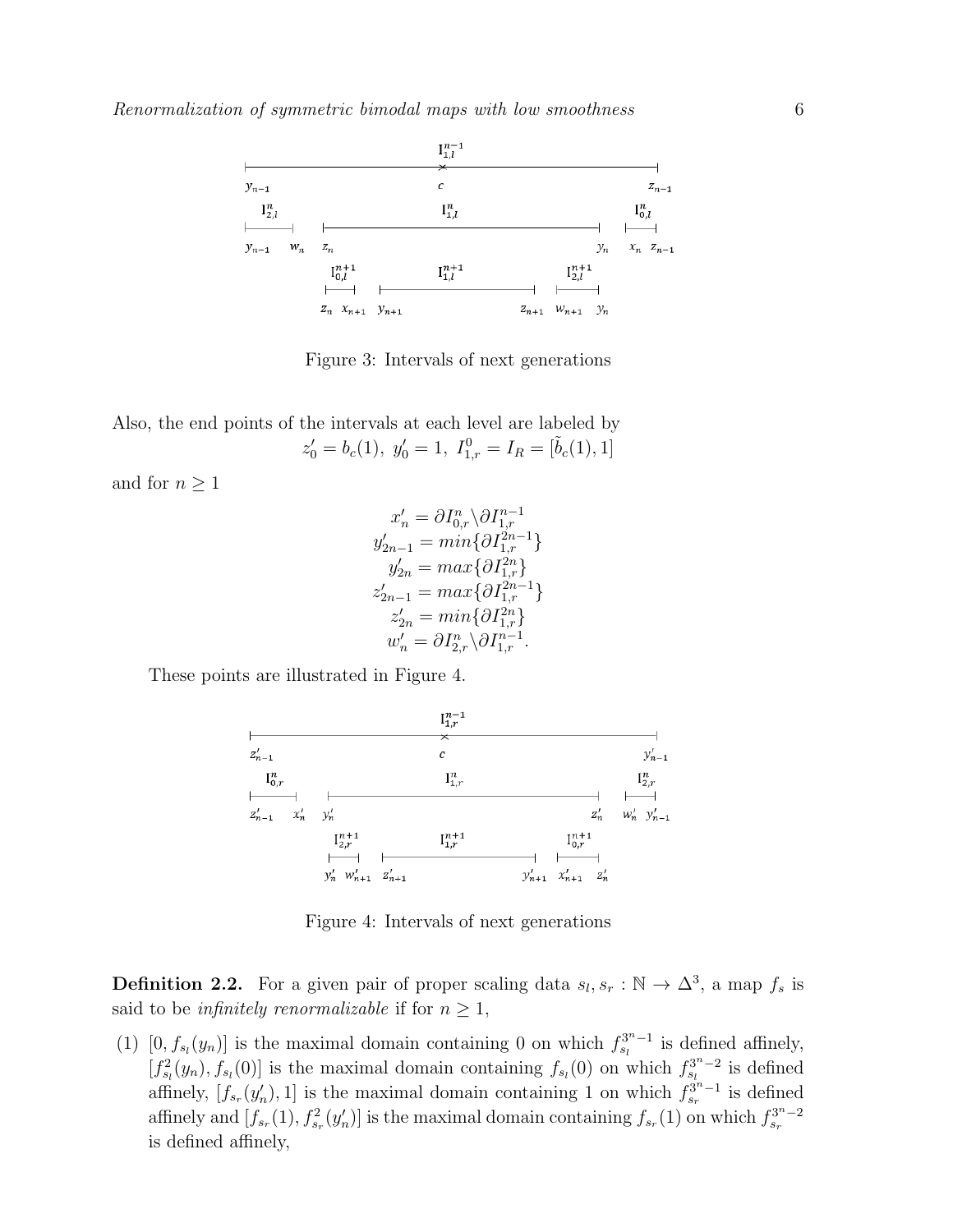(2)  $f_{s_l}^{3^n-1}([0, f_{s_l}(y_n)]) = I_{1,l}^n,$  $f_{s_l}^{3^n-2}([f_{s_l}^2(y_n),f_{s_l}(0)])=I_{1,l}^n$  $f_{s_r}^{3^n-1}([f_{s_r}(y'_n), 1]) = I_{1,r}^n,$  $f_{s_r}^{3^n-2}([f_{s_r}(1), f_{s_r}^2(y'_n)]) = I_{1,r}^n.$ 

The combinatorics for renormalization of  $f_{s_l}$  and  $f_{s_r}$  are shown in the following Figures 5a and 5b.



Figure 5: The combinatorics: (a) corresponding to  $f_{s_l}$ ,  $(I_{1,l}^n \to I_{2,l}^n \to I_{0,l}^n \to I_{1,l}^n)$  and (b) corresponding to  $f_{s_r}$ ,  $(I_{1,r}^n \to I_{2,r}^n \to I_{0,r}^n \to I_{1,r}^n)$ .

## 2.1. Renormalization on  $I_L = [0, b_c(0)]$

Let  $f_{s_l} \in \mathcal{U}_{\infty}$  be given by the proper scaling data  $s_l : \mathbb{N} \to \Delta^3$  and define

$$
\tilde{I}_{1,l}^n = [max\{b_c^{-1}(z_n)\}, b_c(0)] = [max\{f_{s_l}^{-1}(z_n)\}, f_{s_l}(0)],
$$

where  $b_c^{-1}(x)$  denotes the preimage(s) of x under  $b_c$  and

$$
\hat{I}_{1,l}^n = [0, b_c(y_n)] = [0, f_{s,l}(y_n)].
$$

Let

$$
h_{s_l,n} : [0, b_c(0)] \to [0, b_c(0)]
$$

be defined by

$$
h_{s_l,n} = F_{1,l}(1) \circ F_{1,l}(2) \circ F_{1,l}(3) \circ \dots \circ F_{1,l}(n)
$$

Furthermore, let

$$
\tilde{h}_{s_l,n} : [0, b_c(0)] \to \tilde{I}_{1,l}^n
$$
 and  $\hat{h}_{s_l,n} : [0, b_c(0)] \to \hat{I}_{1,l}^n$ 

be the affine orientation preserving homeomorphisms. Then define

$$
R_n^l f_s : h_{s_l,n}^{-1}(D_{s_l}) \to [0, b_c(0)]
$$

by

$$
R_n^l f_{s_l}(x) = \begin{cases} R_n^{l-} f_{s_l}(x), & \text{if } x \in h_{s_l,n}^{-1}(I_{0,l}^n) \\ R_n^{l+} f_{s_l}(x), & \text{if } x \in h_{s_l,n}^{-1}(I_{2,l}^n) \end{cases}
$$

where,

$$
R_n^{l-} f_{s_l} : h_{s_l,n}^{-1} (\bigcup_{n \geq 1} I_{0,l}^n) \to [0, b_c(0)]
$$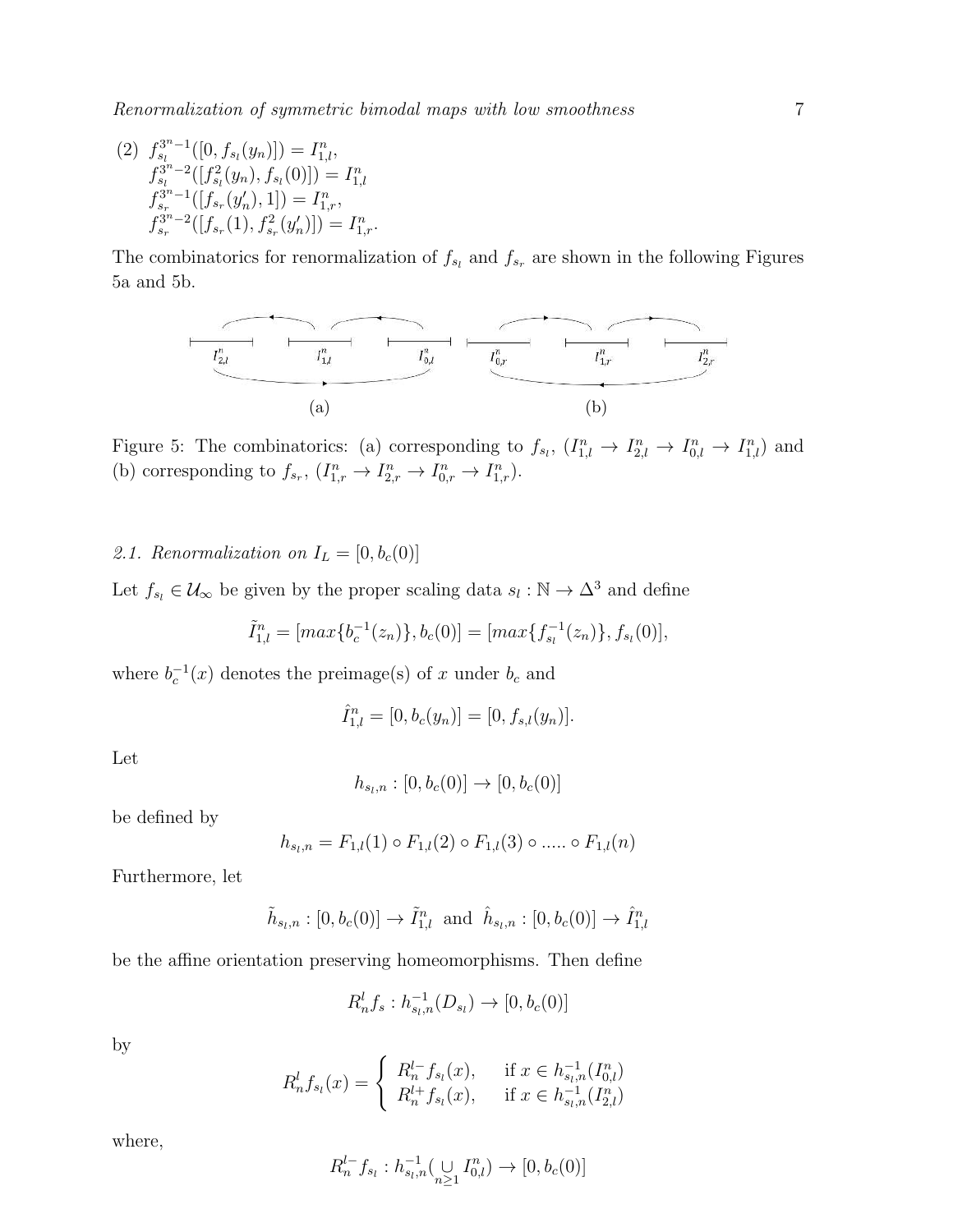and

$$
R_n^{l+} f_{s_l} : h_{s_l,n}^{-1} (\bigcup_{n \geq 1} I_{2,l}^n) \to [0, b_c(0)]
$$

are defined by

$$
R_n^{l-} f_{s_l}(x) = \tilde{h}_{s_l,n}^{-1} \circ f_{s_l}^{-1} \circ h_{s_l,n}(x)
$$
  

$$
R_n^{l+} f_{s_l}(x) = \hat{h}_{s_l,n}^{-1} \circ f_{s_l} \circ h_{s_l,n}(x),
$$

which are illustrated in Figure 6.



Figure 6

Let  $\sigma : (\Delta^3)^{\mathbb{N}} \to (\Delta^3)^{\mathbb{N}}$  be the shift map defined as  $\sigma(s_l^1 s_l^2 s_l^3 s_l^4 ....) = (s_l^2 s_l^3 s_l^4 ....)$ , where  $s_l^i \in \Delta^3$  for all  $i \in \mathbb{N}$ .

**Lemma 2.1.** Let  $s_l : \mathbb{N} \to \Delta^3$  be proper scaling data such that  $f_{s_l}$  is infinitely renormalizable. Then

$$
R_n^l f_{s_l} = f_{\sigma^n(s_l)}.
$$

Let  $f_{s_l}$  be infinitely renormalization, then for  $n \geq 0$ , we have

$$
f_{s_l}^{3^n}: D_{s_l} \cap I_{1,l}^n \to I_{1,l}^n
$$

is well defined.

Define the renormalization  $R^l: \mathcal{U}_{\infty} \to \mathcal{U}_{\infty}$  by

$$
R^l f_{s_l} = h_{s_l,1}^{-1} \circ f_{s_l}^3 \circ h_{s_l,1}.
$$

The maps  $f_{s_l}^{3^n-2}$ :  $\tilde{I}_{1,l}^n \to I_{1,l}^n$  and  $f_{s_l}^{3^n-1}$ :  $\tilde{I}_{1,l}^n \to I_{1,l}^n$  are the affine homeomorphisms whenever  $f_{s_l} \in \mathcal{U}_{\infty}$ . Then

**Lemma 2.2.** We have  $(R^l)^n f_{s_l} : D_{\sigma^n(s_l)} \to [0, b_c(0)]$  and  $(R^l)^n f_{s_l} = R^l_n f_{s_l}$ .

The lemma 2.1 and lemma 2.2 give the following result.

**Proposition 2.3.** There exists a map  $f_{s_i^*} \in \mathcal{U}_{\infty}$ , where  $s_i^*$  is characterized by

$$
R^l f_{s_l^*} = f_{s_l^*}.
$$

*Proof.* Consider  $s_l : \mathbb{N} \to \Delta^3$  be proper scaling data such that  $f_{s_l}$  is an infinitely renormalizable. Let  $c_n$  be the critical point of  $f_{\sigma^n(s_i)}$ . Then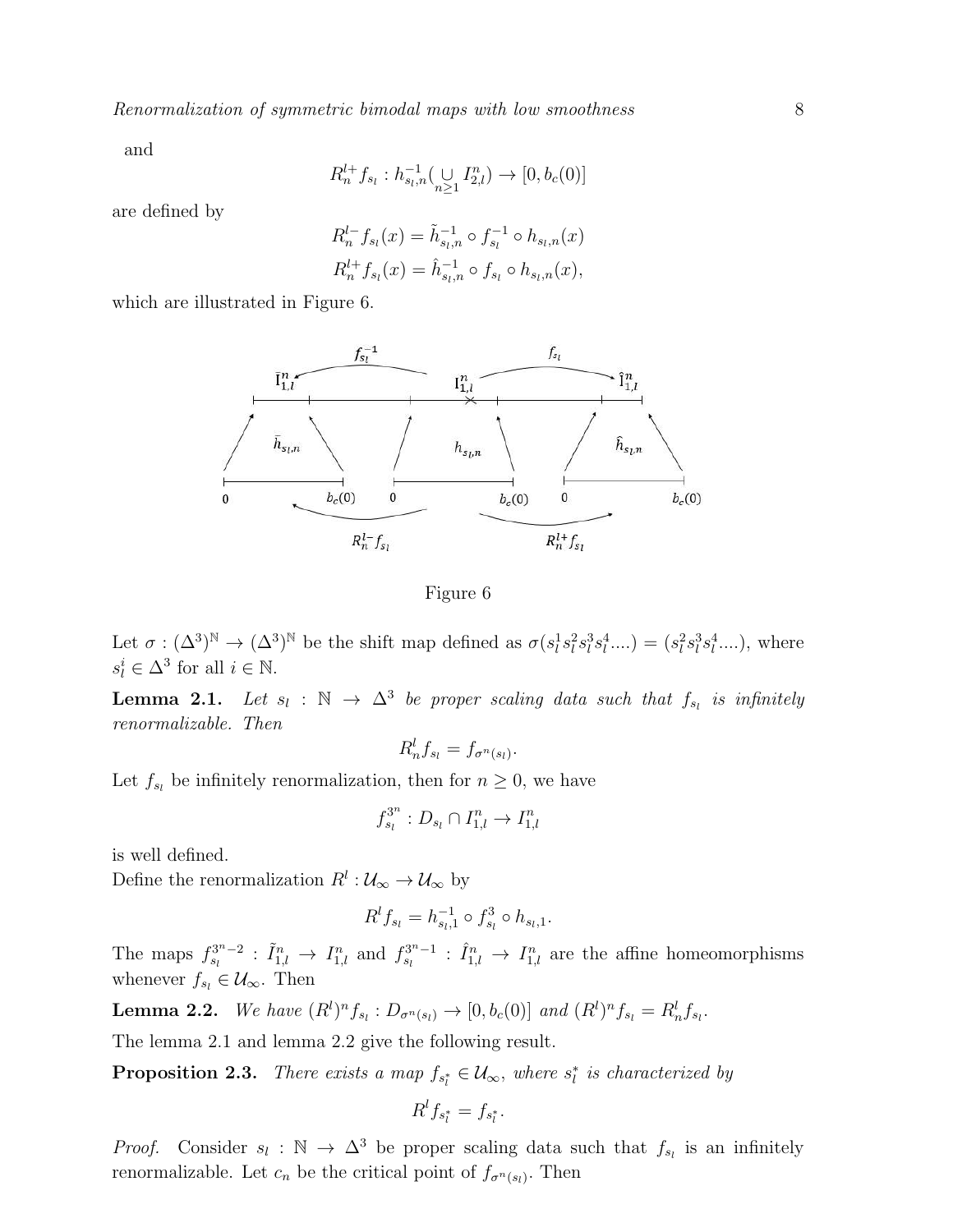

Figure 7: Length of intervals

we have the following scaling ratios which are illustrated in Figure 7

$$
s_{0,l}(n) = \frac{b_{c_n}(0) - b_{c_n}^4(0)}{b_{c_n}(0)}\tag{2.2}
$$

$$
s_{1,l}(n) = \frac{b_{c_n}^2(0) - b_{c_n}^5(0)}{b_{c_n}(0)}
$$
\n(2.3)

$$
s_{2,l}(n) = \frac{b_{c_n}^3(0)}{b_{c_n}(0)}\tag{2.4}
$$

$$
c_{n+1} = \frac{b_{c_n}^2(0) - c_n}{s_{1,l}(n)} \equiv \mathcal{R}(c_n).
$$
\n(2.5)

Since  $(s_{0,l}(n), s_{1,l}(n), s_{2,l}(n)) \in \Delta^3$ , this implies the following conditions

$$
s_{0,l}(n), \ s_{1,l}(n), \ s_{2,l}(n) > 0 \tag{2.6}
$$

$$
s_{0,l}(n) + s_{1,l}(n) + s_{2,l}(n) < 1 \tag{2.7}
$$

As the intervals  $I_{i,l}^n$ , for  $i = 0, 1, 2$ , are mutually disjoint, we denote the gap ratios as  $g_{0,l}^n$  and  $g_{1,l}^n$  which are in between  $I_{0,l}^n \& I_{1,l}^n$  and  $I_{1,l}^n \& I_{2,l}^n$  respectively. The gap ratios are defined as,

for  $n \in \mathbb{N}$ ,

$$
g_{0,l}^n = \frac{b_{c_n}^4(0) - b_{c_n}^2(0)}{b_{c_n}(0)} \equiv G_{0,l}(c_n) > 0
$$
\n(2.8)

$$
g_{1,l}^n = \frac{b_{c_n}^5(0) - b_{c_n}^3(0)}{b_{c_n}(0)} \equiv G_{1,l}(c_n) > 0
$$
\n(2.9)

$$
0 < c_n < \frac{3 - \sqrt{3}}{6} \tag{2.10}
$$

We use Mathematica for solving the equations (2.2), (2.3) and (2.4), then we get the expressions for  $s_{0,l}(n)$ ,  $s_{1,l}(n)$  and  $s_{2,l}(n)$ .

Let  $s_{i,l}(n) \equiv S_{i,l}(c_n)$  for  $i = 0, 1, 2$ . The graphs of  $S_{i,l}(c)$  are shown in Figures 8a, 8b and 8c.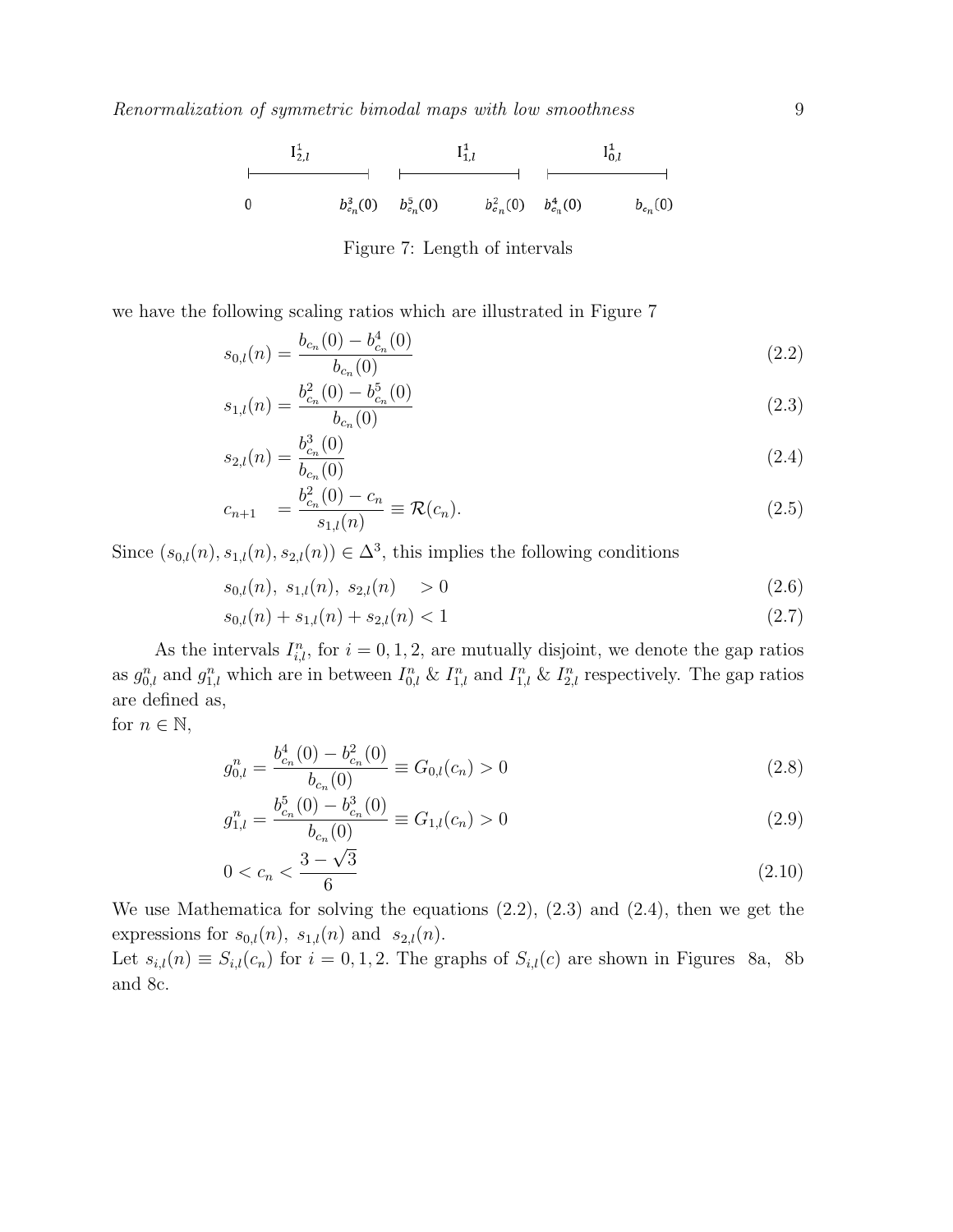

Figure 8: (a), (b), (c) and (d) show the graphs of  $S_{0,l}(c)$ ,  $S_{1,l}(c)$ ,  $S_{2,l}(c)$  and  $(S_{0,l} + S_{1,l} + S_{2,l})(c).$ 

Note that the conditions  $(2.6)$ ,  $(2.8)$  and  $(2.9)$  give the condition  $(2.7)$ 

$$
0 < \sum_{i=0}^{2} s_{i,l}(n) < 1.
$$

The conditions (2.6) together with (2.8) to (2.10) define the feasible domain  $F_d^l$ is to be:

$$
F_d^l = \left\{ c \in \left(0, \frac{3-\sqrt{3}}{6}\right) : S_{i,l}(c) > 0 \text{ for } i = 0, 1, 2, G_{0,l}(c) > 0, G_{1,l}(c) > 0 \right\}.
$$
 (2.11)

To compute the feasible domain  $F_d^l$ , we need to find subinterval(s) of  $\left(0, \frac{3-\sqrt{3}}{6}\right)$  $\frac{\sqrt{3}}{6}$ which satisfies the conditions of (2.11). By using Mathematica software, we employ the following command to obtain the feasible domain

 $N[\textrm{Reduce}[\left\{S_{0,l}(c)>0,S_{1,l}(c)>0,S_{2,l}(c)>0,G_{0,l}(c)>0,G_{1,l}(c)>0,0$ 6  $\big\}$ ,  $c$ ]. This yields:

$$
F_d^l = (0.188816..., 0.194271...) \cup (0.194271..., 0.199413...) \equiv F_{d_1}^l \cup F_{d_2}^l.
$$

From the Eqn.(2.5), the graphs of  $\mathcal{R}(c)$  are plotted in the sub-domains  $F_{d_1}^l$  and  $F_{d_2}^l$ of  $F_d^l$  which are shown in Figure 9.

The map  $\mathcal{R}: F_d^l \to \mathbb{R}$  is expanding in the neighborhood of fixed point  $c_l^*$  which is illustrated in Figure 9b. By Mathematica computations, we get an unstable fixed points  $c_l^* = 0.196693...$  in  $F_d^l$  such that

$$
\mathcal{R}(c_l^*)=c_l^*
$$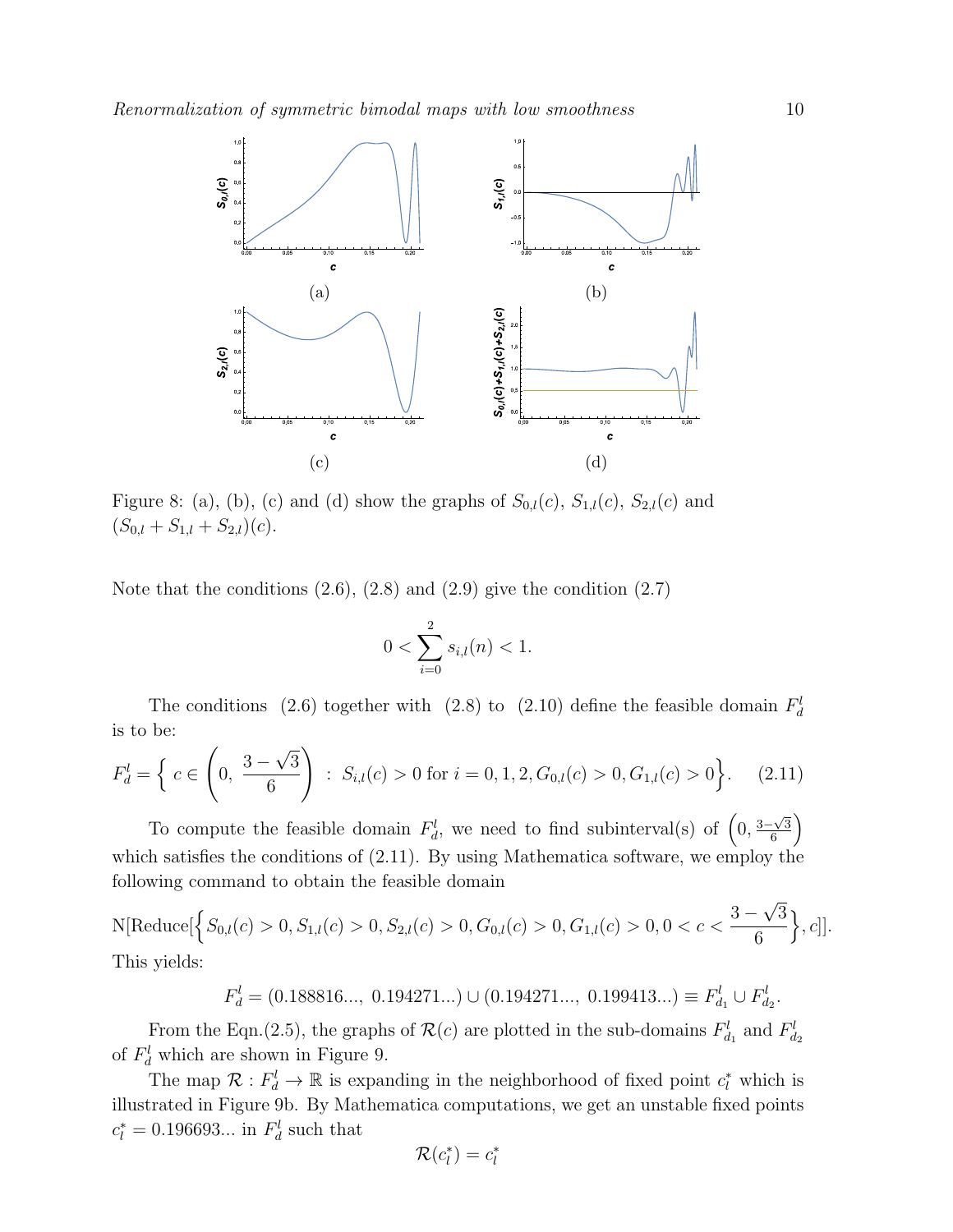

(a) R has no fixed point in  $F_{d_1}^l$ . (b)  $R$  has only one fixed point in  $F_{d_2}^l$ . Figure 9: The graph of  $\mathcal{R}: F_d^l \to \mathbb{R}$  and the diagonal  $\mathcal{R}(c) = c$ .

corresponds to an infinitely renormalizable maps  $f_{s_i^*}$ . We observe that the map  $f_{s_i^*}$ corresponding to  $c_l^*$  has the following property

$$
\{c_l^*\} = \bigcap_{n\geq 1} I_{1,l}^n.
$$

In other words, consider the scaling data  $s_l^* : \mathbb{N} \to \Delta^3$  with

$$
s_l^*(n) = (s_{0,l}^*(n), s_{1,l}^*(n), s_{2,l}^*(n))
$$
  
= 
$$
\left(\frac{b_{c_l^*}(0) - b_{c_l^*}^*(0)}{b_{c_l^*}(0)}, \frac{b_{c_l^*}^*(0) - b_{c_l^*}^*(0)}{b_{c_l^*}(0)}, \frac{b_{c_l^*}^*(0)}{b_{c_l^*}(0)}\right).
$$

Then  $\sigma(s_l^*) = s_l^*$  and using Lemma 2.1 we have

$$
R^l f_{s^*_l} = f_{s^*_l}
$$

.

 $\Box$ 

# 2.2. Renormalization on  $I_R = [\tilde{b}_c(1), 1]$

In subsection 2.1, the bimodal map  $b_c(x)$  has two critical points  $c \in I_L$  and  $1 - c \in I_R$ and we define the piece-wise renormalization on  $I_L$ . In similar fashion, to define the renormalization on  $I_R$  with  $c \in I_R$ , from Equation 2.1, we consider

$$
\tilde{b}_c(x) = 1 - \frac{4c^3 - 3c^2 + 6cx - 6c^2x - 3x^2 + 2x^3}{(2c - 1)^3}
$$

where  $x \in [0, 1]$  and  $c \in [\frac{3}{4}]$  $\frac{3}{4}, 1].$ 

Note that  $I_L^{\circ} \cap I_R^{\circ} = \phi$ , for  $c \in \left[\frac{3+\sqrt{3}}{6}\right]$  $\frac{-\sqrt{3}}{6}, 1].$ Let  $f_{s_r} \in \mathcal{U}_{\infty}$  be given by the proper scaling data  $s_r : \mathbb{N} \to \Delta^3$  and define

$$
\tilde{I}_{1,r}^n = [\tilde{b}_c(1), \min\{\tilde{b}_c^{-1}(z'_n)\}] = [f_{s_r}(1), \min\{f_{s_r}^{-1}(z'_n)\}],
$$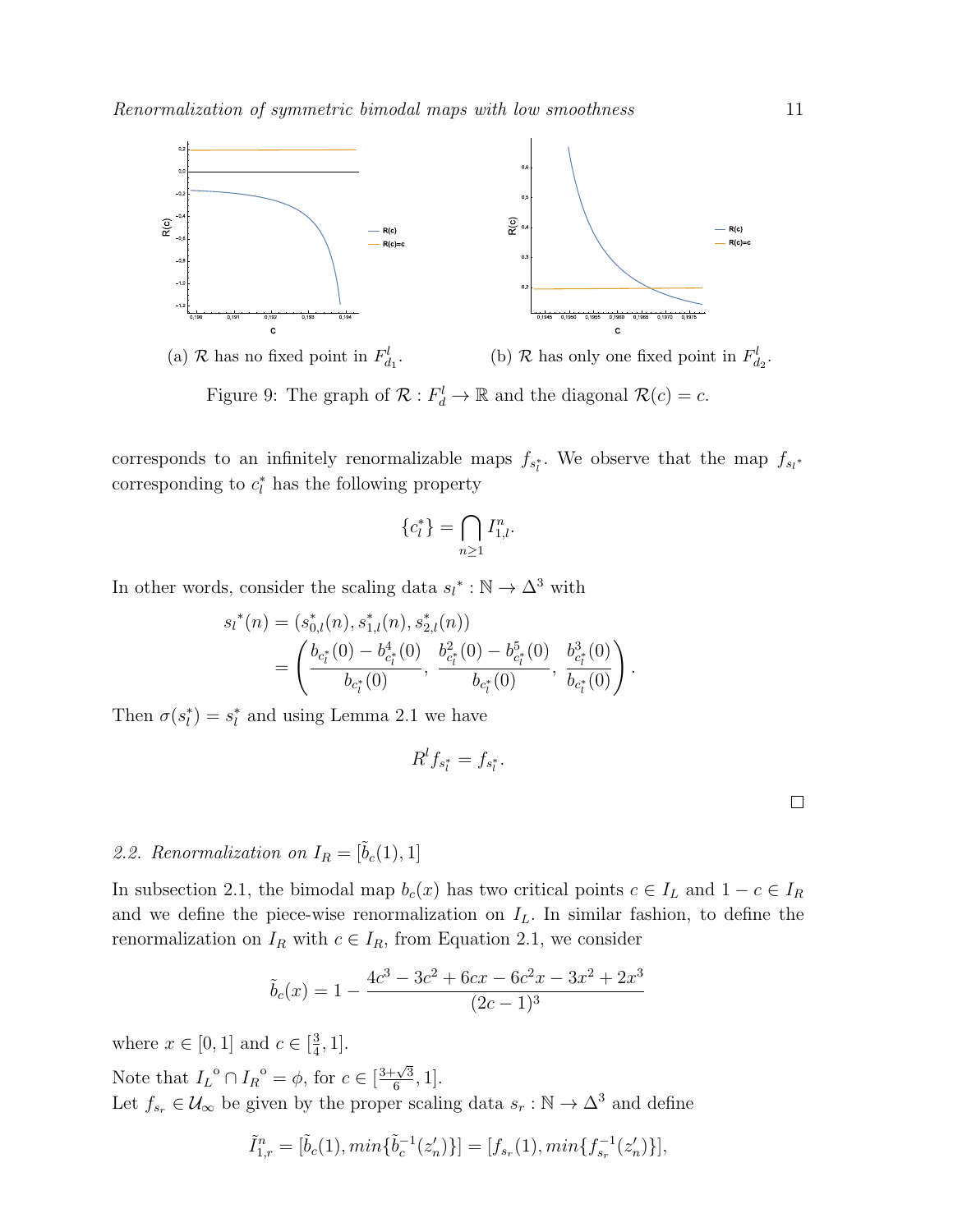where  $\tilde{b}_c^{-1}(x)$  denotes the preimage(s) of x under  $\tilde{b}_c$  and

$$
\hat{I}_{1,r}^n = [\tilde{b}_c(y'_n), 1] = [f_{s,r}(y'_n), 1].
$$

Let

$$
h_{s_r,n} : [\tilde{b}_c(1),1] \to [\tilde{b}_c(1),1]
$$

be defined by

$$
h_{s_r,n} = F_{1,r}(1) \circ F_{1,r}(2) \circ F_{1,r}(3) \circ \dots \circ F_{1,r}(n).
$$

Furthermore, let

$$
\tilde{h}_{s_r,n} : [\tilde{b}_c(1), 1] \to \tilde{I}_{1,r}^n
$$
 and  $\hat{h}_{s_r,n} : [\tilde{b}_c(1), 1] \to \hat{I}_{1,r}^n$ 

be the affine orientation preserving homeomorphisms. Then define

$$
R_n^r f_s : h_{s_r,n}^{-1}(D_{s_r}) \to [\tilde{b}_c(1), 1]
$$

by

$$
R_n^r f_{s_r}(x) = \begin{cases} R_n^{r-} f_{s_r}(x), & \text{if } x \in h_{s_r,n}^{-1}(I_{0,r}^n) \\ R_n^{r+} f_{s_r}(x), & \text{if } x \in h_{s_r,n}^{-1}(I_{2,r}^n) \end{cases}
$$

where,

$$
R_n^{r-} f_{s_r} : h_{s_r,n}^{-1} (\underset{n \geq 1}{\cup} I_{0,r}^n) \to [\tilde{b}_c(1), 1]
$$

and

$$
R_n^{r+} f_{s_r} : h_{s_r,n}^{-1} (\bigcup_{n \geq 1} I_{2,r}^n) \to [\tilde{b}_c(1), 1]
$$

are defined by

$$
R_n^{r-} f_{s_r}(x) = \tilde{h}_{s_r,n}^{-1} \circ f_{s_r}^{-1} \circ h_{s_r,n}(x)
$$
  

$$
R_n^{r+} f_{s_r}(x) = \hat{h}_{s_r,n}^{-1} \circ f_{s_r} \circ h_{s_r,n}(x),
$$

which are illustrated in Figure 10.



Figure 10

Let  $\sigma: (\Delta^3)^{\mathbb{N}} \to (\Delta^3)^{\mathbb{N}}$  be the shift map which is defined as  $\sigma(s_r^1 s_r^2 s_r^3 s_r^4 ....) = (s_r^2 s_r^3 s_r^4 ....)$ , where  $s_r^i \in \Delta^3$  for all  $i \in \mathbb{N}$ .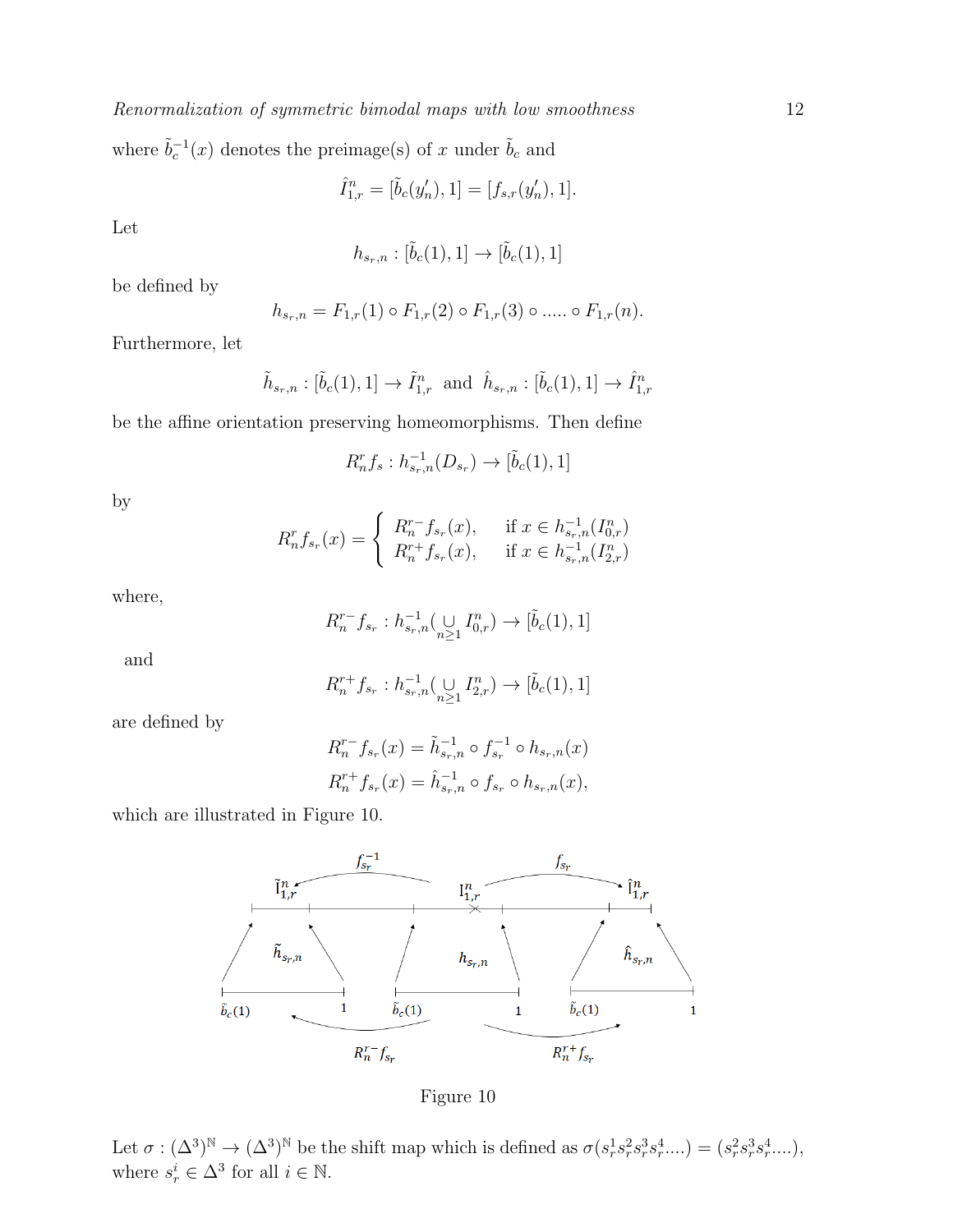**Lemma 2.4.** Let  $s_r : \mathbb{N} \to \Delta^3$  be proper scaling data such that  $f_{s_r}$  is infinitely renormalizable. Then

$$
R_n^r f_{s_r} = f_{\sigma^n(s_r)}.
$$

Let  $f_{s_r}$  be infinitely renormalization, then for  $n \geq 0$ , we have

$$
f_{s_r}^{3^n}: D_{s_r} \cap I_{1,r}^n \to I_{1,r}^n
$$

is well defined.

Define the renormalization  $R^r: \mathcal{U}_{\infty} \to \mathcal{U}_{\infty}$  by

$$
R^r f_{s_r} = h_{s_r,1}^{-1} \circ f_{s_r}^3 \circ h_{s_r,1}.
$$

The maps  $f_{s_r}^{3^n-2}$ :  $\tilde{I}_{1,r}^n \to I_{1,r}^n$  and  $f_{s_r}^{3^n-1}$ :  $\tilde{I}_{1,r}^n \to I_{1,r}^n$  are the affine homeomorphisms whenever  $f_{s_r} \in \mathcal{U}_{\infty}$ . Then

**Lemma 2.5.** We have  $(R^r)^n f_{s_r} : D_{\sigma^n(s_r)} \to [\tilde{b}_c(1), 1]$  and  $(R^r)^n f_{s_r} = R_n^r f_{s_r}$ .

The lemma 2.1 and lemma 2.2 give the following result.

**Proposition 2.6.** There exists a map  $f_{s_r^*} \in \mathcal{U}_{\infty}$ , where  $s_r^*$  is characterized by

$$
R^r f_{s_r^*} = f_{s_r^*}.
$$

*Proof.* Consider  $s_r : \mathbb{N} \to \Delta^3$  be proper scaling data such that  $f_{s_r}$  is an infinitely renormalizable. Let  $c_n$  be the critical point of  $f_{\sigma^n(s_r)}$ . Then

$$
\begin{array}{c|ccccc}\n & I_{0,r}^1 & & I_{1,r}^1 & & I_{2,r}^1 \\
\hline\n\ddot{b}_{c_n}(1) & \ddot{b}_{c_n}^4(1) & \ddot{b}_{c_n}^2(1) & \ddot{b}_{c_n}^5(1) & \ddot{b}_{c_n}^3(1) & 1\n\end{array}
$$

Figure 11: Length of intervals

from Figure 11, we have the following scaling ratios

$$
s_{0,r}(n) = \frac{\tilde{b}_{c_n}^4(1) - \tilde{b}_{c_n}(1)}{1 - \tilde{b}_{c_n}(1)}
$$
\n(2.12)

$$
s_{1,r}(n) = \frac{\tilde{b}_{c_n}^5(1) - \tilde{b}_{c_n}^2(1)}{1 - \tilde{b}_{c_n}(1)}
$$
\n(2.13)

$$
s_{2,r}(n) = \frac{1 - \tilde{b}_{c_n}^3(1)}{1 - \tilde{b}_{c_n}(1)}
$$
\n(2.14)

$$
c_{n+1} = 1 - \frac{c_n - \tilde{b}_{c_n}^2(1)}{s_{1,r}(n)} \equiv \mathcal{R}(c_n).
$$
 (2.15)

Since  $(s_{0,l}(n), s_{1,l}(n), s_{2,l}(n)) \in \Delta^3$ , this implies the following conditions

$$
s_{0,r}(n), \ s_{1,r}(n), \ s_{2,r}(n) > 0 \tag{2.16}
$$

$$
s_{0,r}(n) + s_{1,r}(n) + s_{2,r}(n) < 1 \tag{2.17}
$$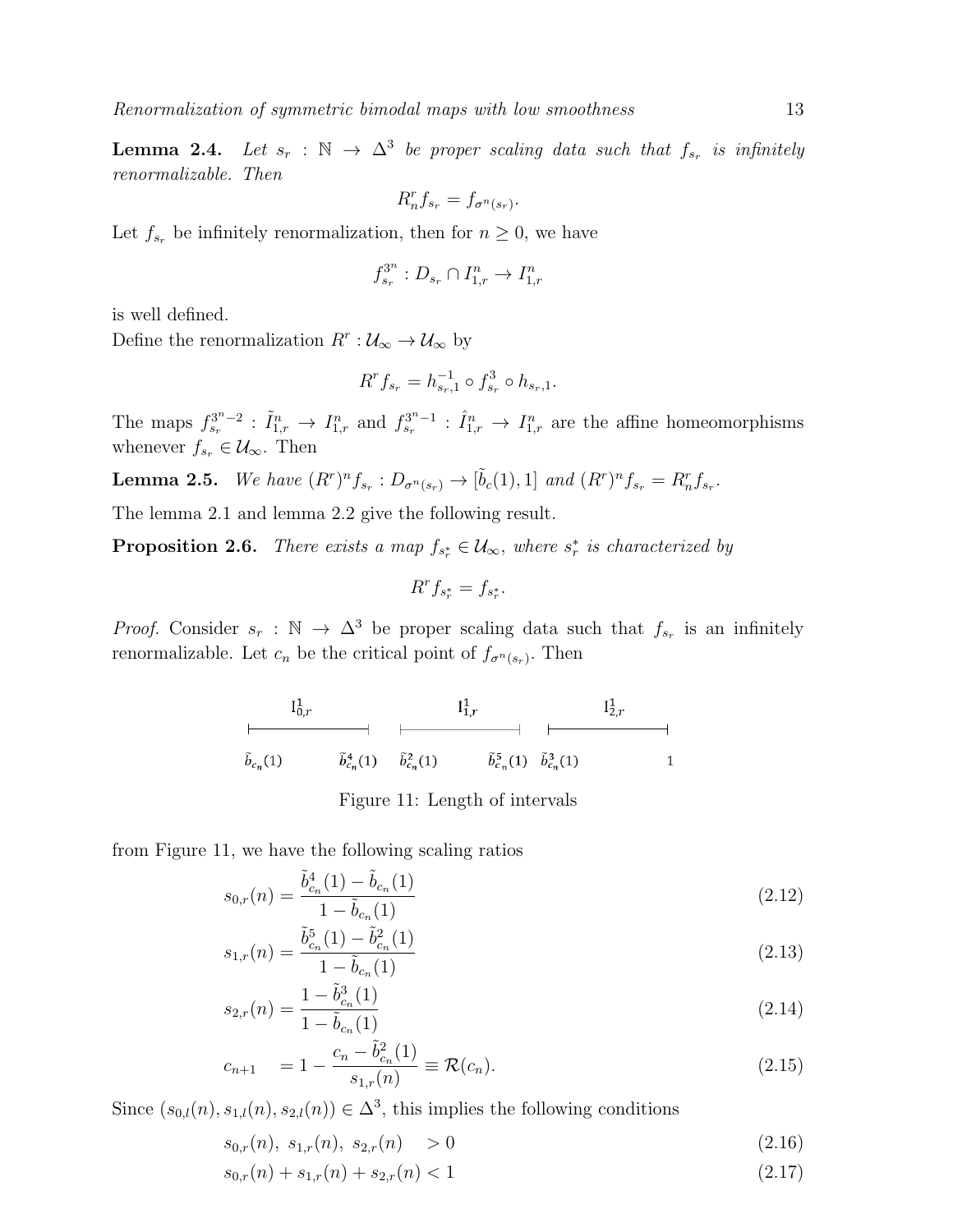As the intervals  $I_{i,r}^n$ , for  $i = 0, 1, 2$ , are mutually disjoint, we will introduce the gap ratios  $g_{0,r}^n$  and  $g_{1,r}^n$  in between  $I_{0,r}^n \& I_{1,r}^n$  and  $I_{1,r}^n \& I_{2,r}^n$  respectively. The gap ratios are defined as,

for 
$$
n \in \mathbb{N}
$$
,

$$
g_{0,r}^n = \frac{\tilde{b}_{c_n}^2(1) - \tilde{b}_{c_n}^4(1)}{1 - \tilde{b}_{c_n}(1)} \equiv G_{0,r}(c_n) > 0
$$
\n(2.18)

$$
g_{1,r}^n = \frac{\tilde{b}_{c_n}^3(1) - \tilde{b}_{c_n}^5(1)}{1 - \tilde{b}_{c_n}(1)} \equiv G_{1,r}(c_n) > 0
$$
\n(2.19)

$$
\frac{3+\sqrt{3}}{6} < c_n < 1 \tag{2.20}
$$

We use Mathematica for solving the equations (2.12), (2.13) and (2.14), we have the expressions for  $s_{0,r}(n)$ ,  $s_{1,r}(n)$  and  $s_{2,r}(n)$ . Let  $s_{i,r}(n) \equiv S_{i,r}(c_n)$  for  $i = 0, 1, 2$ . Note that the conditions  $(2.16)$ ,  $(2.18)$  and  $(2.19)$  give the condition  $(2.17)$ 

$$
0 < \sum_{i=0}^{2} s_{i,r}(n) < 1.
$$

The conditions (2.16) together with (2.18) to (2.20) define the feasible domain  $F_d^r$  is to be:

$$
F_d^r = \left\{ c \in \left( \frac{3 + \sqrt{3}}{6}, 1 \right) : S_{i,r}(c) > 0 \text{ for } i = 0, 1, 2, G_{0,r}(c) > 0, G_{1,r}(c) > 0 \right\}
$$
 (2.21)

One can compute feasible domain  $F_d^r$  as described in subsection 2.1. This yields:

 $F_d^r = (0.800587..., 0.805729...) \cup (0.805729..., 0.811184...) \equiv F_{d_1}^r \cup F_{d_2}^r.$ 

From the Eqn.(2.5), the graphs of  $\mathcal{R}(c)$  are plotted in the sub-domains  $F_{d_1}^r$  and  $F_{d_2}^r$  of  $F_d^r$  which are shown in Figure 12.





Figure 12: The graph of  $\mathcal{R}: F_d^r \to \mathbb{R}$  and the diagonal  $\mathcal{R}(c) = c$ .

The map  $\mathcal{R}: F_d^r \to \mathbb{R}$  is expanding in the neighborhood of fixed point  $c_r^*$  which is illustrated in Figure 12a. By Mathematica computations, we get an unstable fixed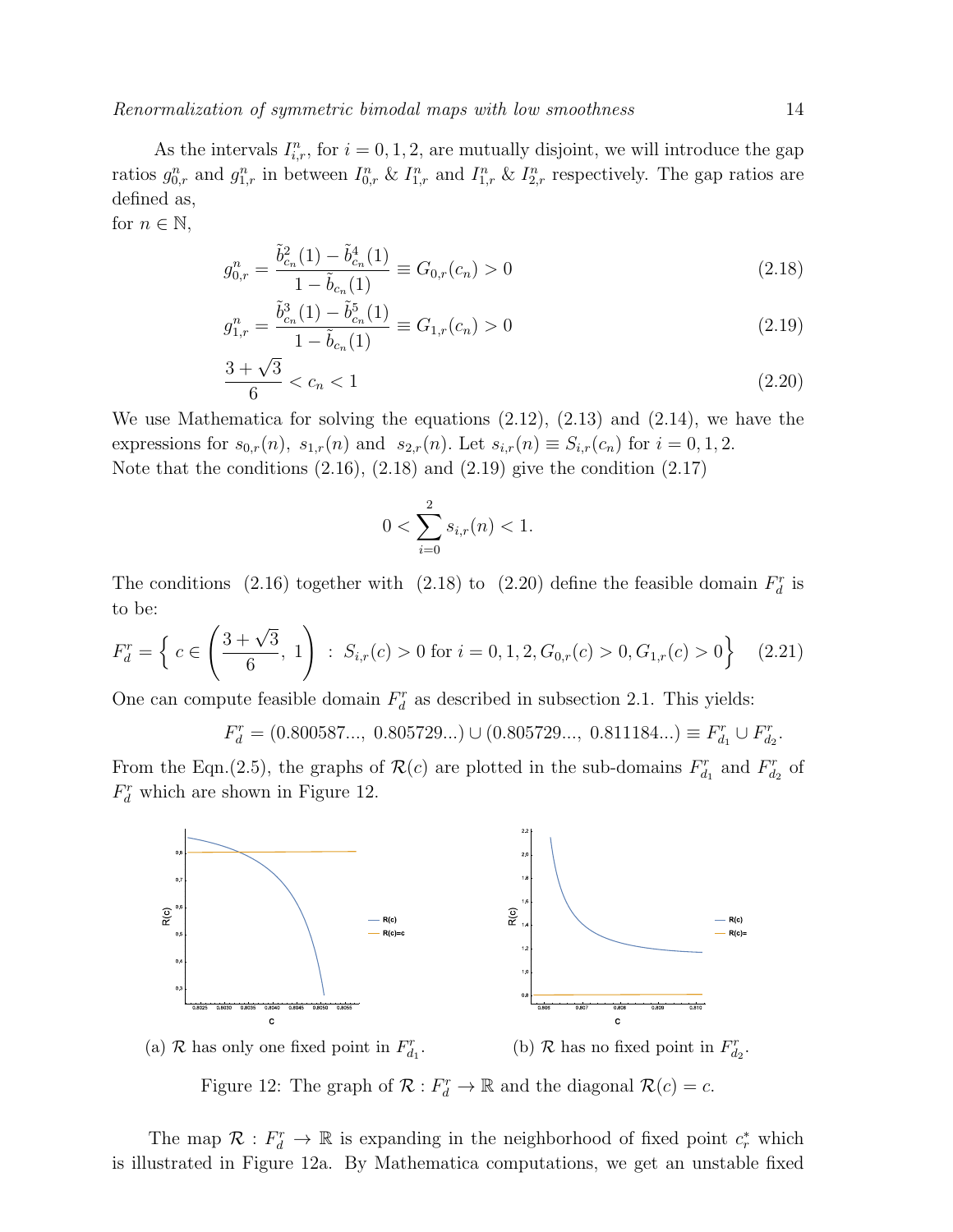points  $c_r^* = 0.803307...$  in  $F_d^r$  such that

$$
\mathcal{R}(c_r^*)=c_r^*
$$

corresponds to an infinitely renormalizable maps  $f_{s_r^*}$ . We observe that the map  $f_{s_r^*}$ corresponding to  $c_r^*$  has the following property

$$
\{c_r^*\} = \bigcap_{n\geq 1} I_{1,r}^n.
$$

In other words, consider the scaling data  $s_r^* : \mathbb{N} \to \Delta^3$  with

$$
s_r^{*}(n) = (s_{0,r}^{*}(n), s_{1,r}^{*}(n), s_{2,r}^{*}(n))
$$
  
=  $\left( \frac{\tilde{b}_{c_r^{*}}^{4}(1) - \tilde{b}_{c_r^{*}}(1)}{1 - \tilde{b}_{c_r^{*}}(1)}, \frac{\tilde{b}_{c_r^{*}}^{5}(1) - \tilde{b}_{c_r^{*}}^{2}(1)}{1 - \tilde{b}_{c_r^{*}}(1)}, \frac{1 - \tilde{b}_{c_r^{*}}^{3}(1)}{1 - \tilde{b}_{c_r^{*}}(1)} \right).$ 

Then  $\sigma(s_r^*) = s_r^*$  and using Lemma 2.4 we have

$$
R^r f_{s_r^*} = f_{s_r^*}.
$$

 $\Box$ 

For a given pair of proper scaling data  $s = (s_l, s_r)$ , we defined a map

$$
f_s: D_{s_l} \cup D_{s_r} \rightarrow [0,1]
$$

as

$$
f_s(x) = \begin{cases} f_{s_l}(x), & \text{if } x \in D_{s_l} \\ f_{s_r}(x), & \text{if } x \in D_{s_r} \end{cases}
$$

Then, the renormalization of  $f_s$  is defined as

$$
Rf_s(x) = \begin{cases} R^l f_{s_l}(x), & \text{if } x \in D_{s_l} \\ R^r f_{s_r}(x), & \text{if } x \in D_{s_r} \end{cases}
$$

From proposition 2.3 and 2.6, we conclude that  $f_{s_t^*}$  and  $f_{s_r^*}$  are period tripling infinitely renormalizable maps corresponding to the proper scaling data  $s_t^*$  and  $s_r^*$ , respectively. Then, for a given pair of scaling data  $s^* = (s_i^*, s_r^*)$ , we have

$$
Rf_{s^*}(x) = \begin{cases} R^l f_{s^*_{l}}(x), & \text{if } x \in D_{s^*_{l}} \\ R^r f_{s^*_{r}}(x), & \text{if } x \in D_{s^*_{r}} \end{cases}
$$

$$
= \begin{cases} f_{s^*_{l}}(x), & \text{if } x \in D_{s^*_{l}} \\ f_{s^*_{r}}(x), & \text{if } x \in D_{s^*_{r}} \end{cases}
$$

$$
= f_{s^*}(x)
$$

The above construction will lead to the following theorem,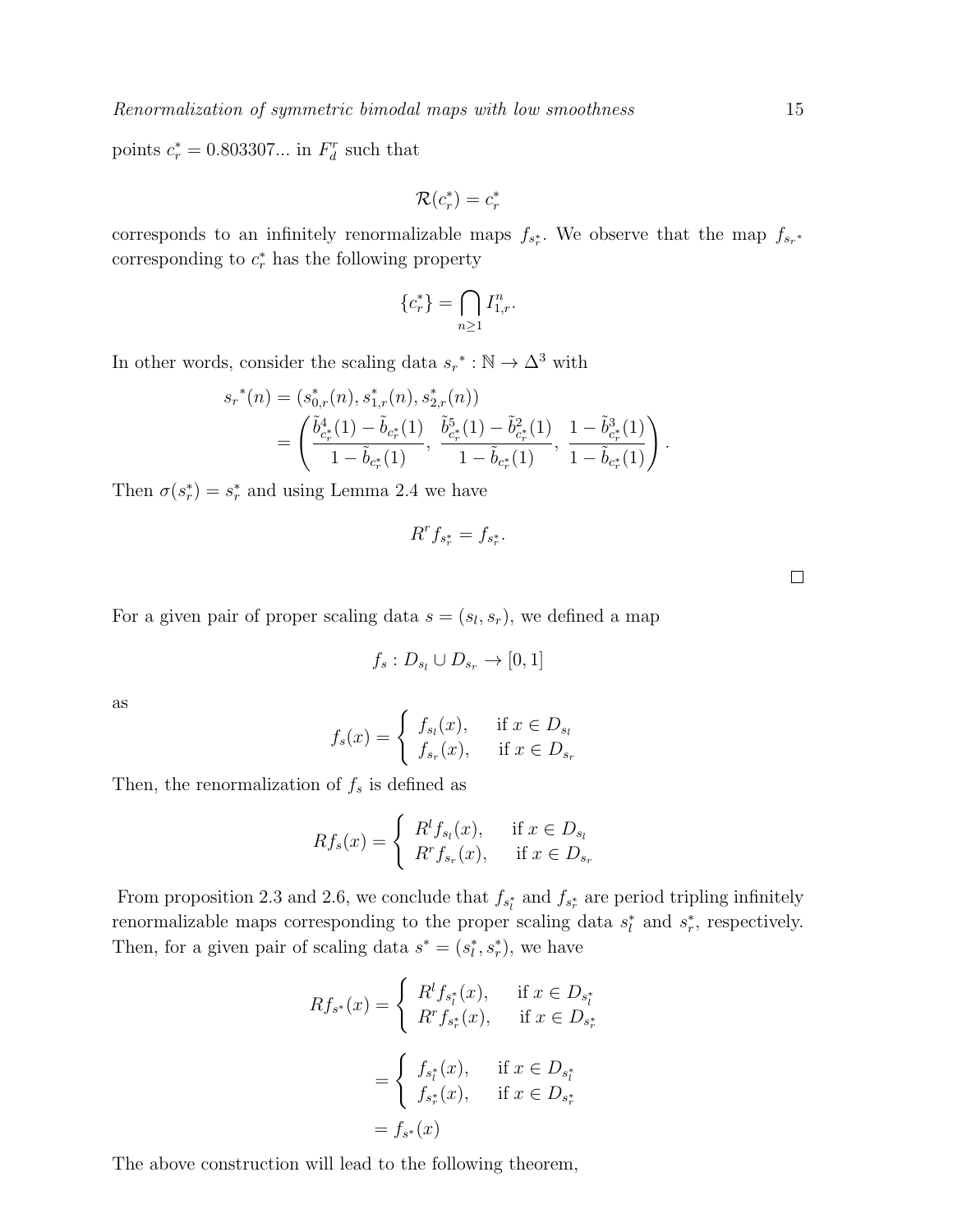**Theorem 2.7.** There exists a map  $f_{s^*} \in B_{\infty}$ , where  $s^* = (s_l^*, s_r^*)$  is characterized by

$$
Rf_{s^*}=f_{s^*}.
$$

In particular,  $B_{\infty} = \{f_{s^*}\}.$ 

**Remark 1.** If  $f_{s^*}$  is the map with a pair of proper scaling data  $s^* = (s_l^*, s_r^*)$  then the scaling data holds the following properties,

- (*i*)  $s_{2,l}^* \leq (s_{1,l}^*)^2$
- (*ii*)  $s_{2,r}^* \leq (s_{1,r}^*)^2$

**Remark 2.** The invariant Cantor set of the map  $f_{s^*}$  is next in complexity to the invariant doubling Cantor set of piece-wise affine renormalizable map [9] in the following sense,

- (i) like the both Cantor set, on each scale and everywhere the same scaling ratio are used.
- (ii) But unlike the doubling Cantor set, there are now the pair of three ratios at each scale.

Furthermore, the geometry of the invariant Cantor set of  $f_{s*}$  is different from the geometry of the invariant Cantor set of piece-wise affine period tripling renormalizable map because the Cantor set of  $f_{s^*}$  has 2-copy of Cantor set of [10].

## 3.  $C^{1+Lip}$  extension of  $f_{s^*}$

In Section 2, we have constructed a piece-wise affine infinitely renormalizable map  $f_{s^*}$ corresponding to the pair of scaling data  $s^* = (s_i^*, s_r^*)$ . Let us define a pair of scaling functions

$$
S_l : [0, b_{c_l^*}(0)]^2 \to [0, b_{c_l^*}(0)]^2
$$
  

$$
S_r : [\tilde{b}_{c_r^*}(1), 1]^2 \to [\tilde{b}_{c_r^*}(1), 1]^2
$$

as

$$
S_l\left(\begin{array}{c} x \\ y \end{array}\right) = \left(\begin{array}{c} b_{c_l^*}^2(0) - s_{1,l}^* \cdot x \\ s_{2,l}^* \cdot y \end{array}\right); \qquad S_r\left(\begin{array}{c} x \\ y \end{array}\right) = \left(\begin{array}{c} \tilde{b}_{c_r^*}^2(1) + s_{1,r}^* \cdot (1-x) \\ 1 - s_{2,r}^* \cdot (1-y) \end{array}\right).
$$

Let G be the graph of  $g_{s^*}$  which is an extension of  $f_{s^*}$  where  $f_{s^*}: D_{s_l^*} \cup D_{s_r^*} \to [0, 1]$ . Let  $G_l^1$  and  $G_l^2$  are the graphs of  $g_{s^*}|_{[y_1, z_0]}$  and  $g_{s^*}|_{[y_0, z_1]}$  respectively. Also,  $G_r^1$  and  $G_r^2$ are the graphs of  $g_{s^*}|_{[z'_0, y'_1]}$  and  $g_{s^*}|_{[z'_1, y'_0]}$  respectively which are shown in Figure 13. Also, note that  $G_r^1$  and  $G_r^2$  are the reflections of  $G_l^1$  and  $G_l^2$  across the point  $\left(\frac{1}{2}\right)$  $\frac{1}{2}, \frac{1}{2}$  $(\frac{1}{2})$  respectively. Define

$$
G_l = \bigcup_{n \ge 1} S_l^n(G_l^1 \cup G_l^2) \text{ and } G_r = \bigcup_{n \ge 1} S_r^n(G_r^1 \cup G_r^2).
$$

Then,  $G_l$  is the graph of a unimodal map  $g_{s_l^*}$  which extends  $f_{s_l^*}$  and  $G_r$  is the graph of a unimodal map  $g_{s_r^*}$  which extends  $f_{s_r^*}$ . Consequently, G is the graph of  $g_{s^*} = g_{s_l^*} \oplus g_{s_r^*}$ . We claim that  $g_{s^*}$  is a  $C^{1+Lip}$  bimodal map.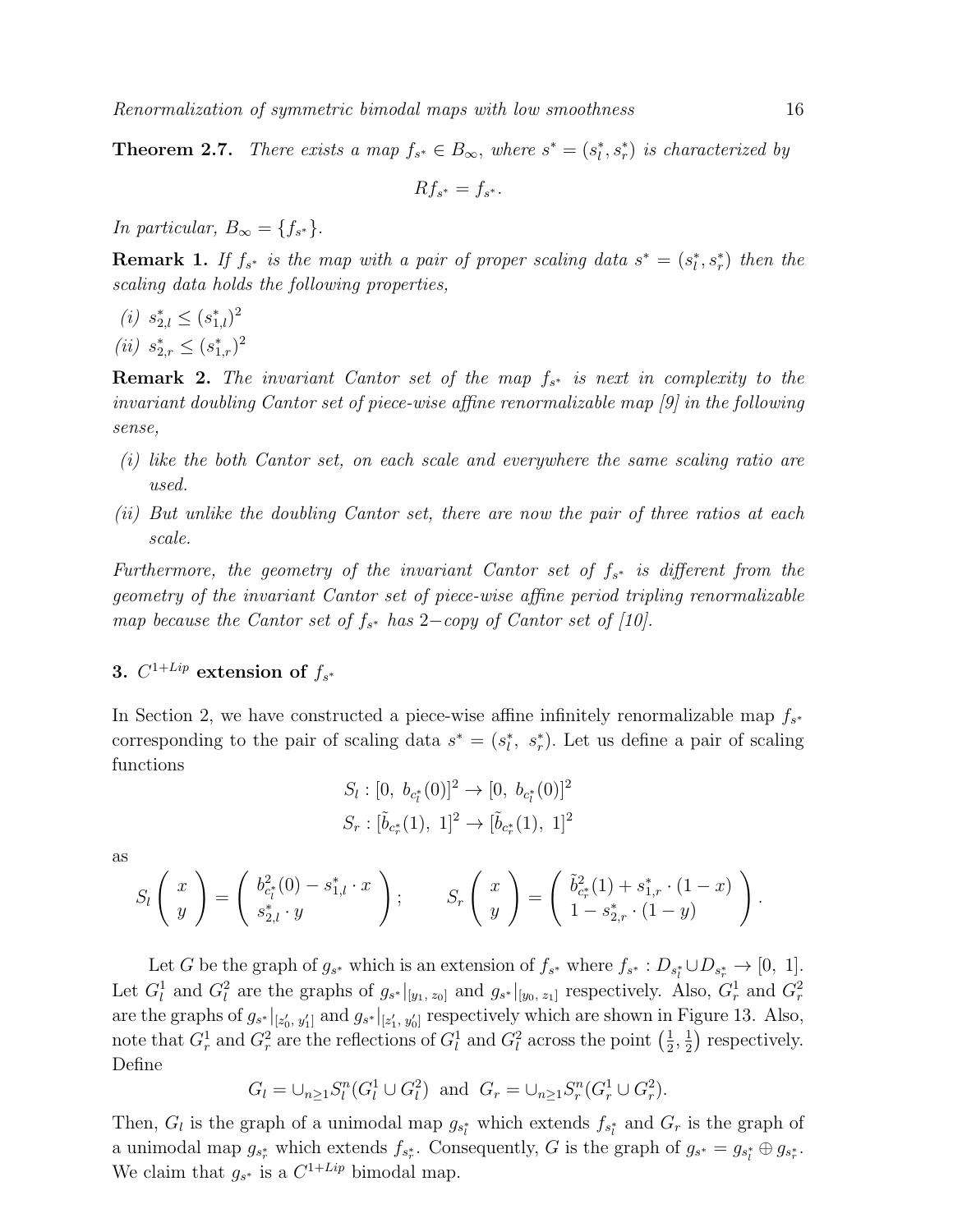Let  $B_l^0 = [0, b_{c_l^*}(0)] \times [0, b_{c_l^*}(0)]$  and  $B_r^0 = [\tilde{b}_{c_r^*}(1), 1] \times [\tilde{b}_{c_r^*}(1), 1]$ . For  $n \in \mathbb{N}$ , define

$$
B_l^n = S_l^n(B_l^0) \qquad \text{and} \qquad B_r^n = S_r^n(B_r^0)
$$

as

 $B_l^n =$  $\int [z_n, y_n] \times [0, \hat{y}_n], \text{ if } n \text{ is odd}$  $[y_n, z_n] \times [0, \hat{y}_n],$  if *n* is even and  $B_r^n =$  $\int [y'_n, z'_n] \times [\hat{y}'_n, 1], \text{ if } n \text{ is odd}$  $[z'_n, y'_n] \times [\hat{y'}_n, 1], \text{ if } n \text{ is even.}$ 

Let  $p_l^n$  and  $p_r^n$  be the points on the graph of the bimodal map  $b_{c_l^*}(x)$  and  $b_{c_r^*}(x)$ respectively. For all  $n \in \mathbb{N}$ ,  $p_l^n$  and  $p_r^n$  are defined as

$$
p_l^n = \begin{cases} \left(y_{\frac{n+1}{2}}, \hat{y}_{\frac{n+1}{2}}\right), & \text{if } n \text{ is odd} \\ \left(z_{\frac{n}{2}}, \hat{z}_{\frac{n}{2}}\right), & \text{if } n \text{ is even} \end{cases}
$$

$$
p_r^n = \begin{cases} \left(y'_{\frac{n+1}{2}}, \hat{y}'_{\frac{n+1}{2}}\right), & \text{if } n \text{ is odd} \\ \left(z'_{\frac{n}{2}}, \hat{z}'_{\frac{n}{2}}\right), & \text{if } n \text{ is even} \end{cases}
$$

where  $\hat{y}_n = b_{c_l^*}(y_n)$ ,  $\hat{z}_n = b_{c_l^*}(z_n)$ ,  $\hat{y'}_n = \tilde{b}_{c_r^*}(y'_n)$  and  $\hat{z'}_n = \tilde{b}_{c_r^*}(z'_n)$ .



Figure 13: Extension of  $f_{s^*}$ 

Then the above construction will lead to following proposition,

**Proposition 3.1.** G is the graph of  $g_{s*}$  which is a  $C^1$  extension of  $f_{s*}$ .

*Proof.* Since  $G_l^1$  and  $G_l^2$  are the graph of  $f_{s_l^*}|_{[y_1,z_0]}$  and  $f_{s_l^*}|_{[y_0,z_1]}$ , respectively, and  $G_r^1$ and  $G_r^2$  are the graph of  $f_{s_r^*}|_{[z'_0,y'_1]}$  and  $f_{s_r^*}|_{[z'_1,y'_0]}$ , respectively, we obtain  $G_l^{2n+1} = S_l^n(G_l^1)$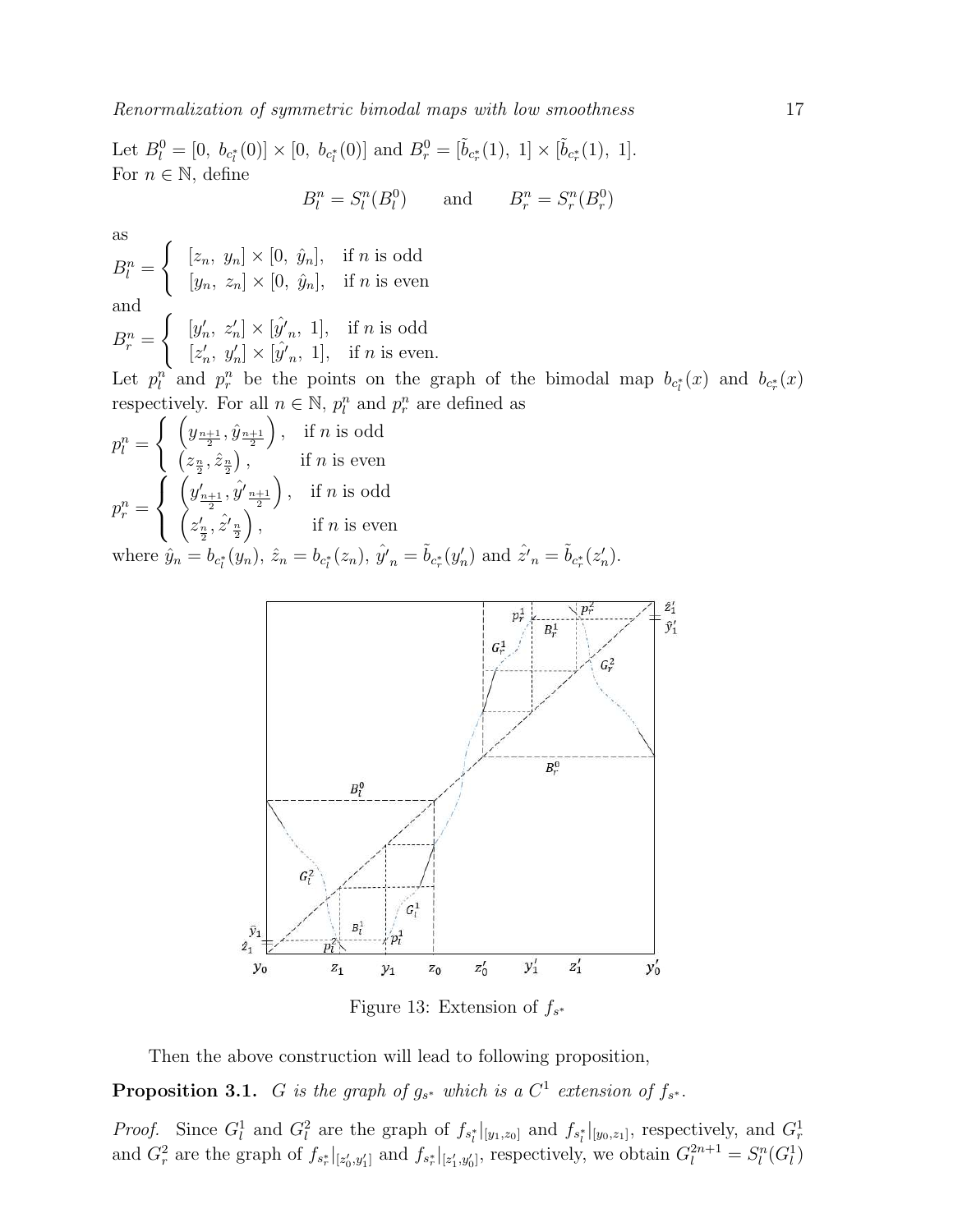and  $G_l^{2n+2} = S_l^n(G_l^2)$  for each  $n \in \mathbb{N}$ . Note that  $G_l^n$  is the graph of a  $C_l^1$  function defined

| on         |                                                                 | $[z_{\frac{n-1}{2}}, y_{\frac{n+1}{2}}]$ if $n \in 4\mathbb{N} - 1$ ,      |
|------------|-----------------------------------------------------------------|----------------------------------------------------------------------------|
| ${\rm on}$ | $[z_{\frac{n}{2}}, y_{\frac{n}{2}-1}]$ if $n \in 4\mathbb{N}$ , |                                                                            |
| on         |                                                                 | $[y_{\frac{n+1}{2}}, z_{\frac{n-1}{2}}]$ if $n \in 4\mathbb{N}+1$ ,        |
|            |                                                                 | and on $[y_{\frac{n}{2}-1}, z_{\frac{n}{2}}]$ if $n \in 4\mathbb{N} + 2$ . |

Also, we have  $G_r^{2n+1} = S_r^n(G_r^1)$  and  $G_r^{2n+2} = S_r^n(G_r^2)$  for each  $n \in \mathbb{N}$ . Note that  $G_r^n$  is the graph of a  $C^1$  function defined

on 
$$
[y'_{\frac{n+1}{2}}, z'_{\frac{n-1}{2}}]
$$
 if  $n \in 4N - 1$ ,  
\non  $[y'_{\frac{n}{2}-1}, z'_{\frac{n}{2}}]$  if  $n \in 4N$ ,  
\non  $[z'_{\frac{n-1}{2}}, y'_{\frac{n+1}{2}}]$  if  $n \in 4N + 1$ ,  
\nand on  $[z'_{\frac{n}{2}}, y'_{\frac{n}{2}-1}]$  if  $n \in 4N + 2$ .

To prove the proposition, we have to check continuous differentiability at the points  $p_l^n$  and  $p_r^n$ . Consider the neighborhoods  $(y_1 - \epsilon, y_1 + \epsilon)$  around  $y_1$  and  $(z_1 - \epsilon, z_1 + \epsilon)$ around  $z_1$ , the slopes are given by an affine pieces of  $f_{s_t^*}$  on the subintervals  $(y_1 - \epsilon, y_1)$ and  $(z_1, z_1 + \epsilon)$  and the slopes are given by the chosen  $C^1$  extension on  $(y_1, y_1 + \epsilon)$  and  $(z_1 - \epsilon, z_1)$ . This implies,  $G_l^1$  and  $G_l^2$  are  $C^1$  at  $p_l^1$  and  $p_l^2$ , respectively.

Let  $\gamma_1 \subset G_l$  be the graph over the interval  $(y_1 - \epsilon, y_1 + \epsilon)$  and  $\gamma_2 \subset G_l$  be the graph over the interval  $(z_1 - \epsilon, z_1 + \epsilon)$ ,

then the graph 
$$
G_l
$$
 locally around  $p_l^n$  is equal to 
$$
\begin{cases} S_l^{\frac{n-1}{2}}(\gamma_1) & \text{if } n \text{ is odd} \\ S_l^{\frac{n-2}{2}}(\gamma_2) & \text{if } n \text{ is even} \end{cases}
$$
This implies, for  $n \in \mathbb{N}$ ,  $G_l^{2n-1}$  is  $C^1$  at  $p_l^{2n-1}$  and  $G_l^{2n}$  is  $C^1$  at  $p_l^{2n}$ .  
Hence  $G_l$  is a graph of a  $C^1$  function on  $[0, b_{c_l^*}(0)] \setminus \{c_l^*\}$ .

We note that the horizontal contraction of  $S_l$  is smaller than the vertical contraction. This implies that the slope of  $G_l^n$  tends to zero when n is large. Therefore,  $G_l$  is the graph of a  $C^1$  function  $g_{s^*_{\xi}}$  on  $[0, b_{c^*_{\xi}}]$ . In similar way, one can prove that  $G_r$  is the graph of a  $C^1$  function  $g_{s_r^*}$  on  $[\tilde{b}_{c_r^*}, 1]$ . Therefore,  $G = G_l \oplus G_r$  is the graph of a  $C^1$  bimodal map  $g_{s^*} = g_{s_l^*} \oplus g_{s_r^*}$  which is a  $C^1$  extension of  $f_{s^*}$ .  $\Box$ 

**Proposition 3.2.** Let  $g_{s^*}$  be the function whose graph is G then  $g_{s^*}$  is a  $C^{1+Lip}$  bimodal map.

*Proof.* As the function  $g_{s^*}$  is a  $C^1$  extension of  $f_{s^*}$ . We have to show that, for  $i \in \{l, r\}$ ,  $G_i^n$  is the graph of a  $C^{1+Lip}$  function

$$
g^n_{s^*_i}:Dom(G^n_i)\to [0,1]
$$

with an uniform Lipschitz bound.

That is, for  $n \geq 1$ ,

.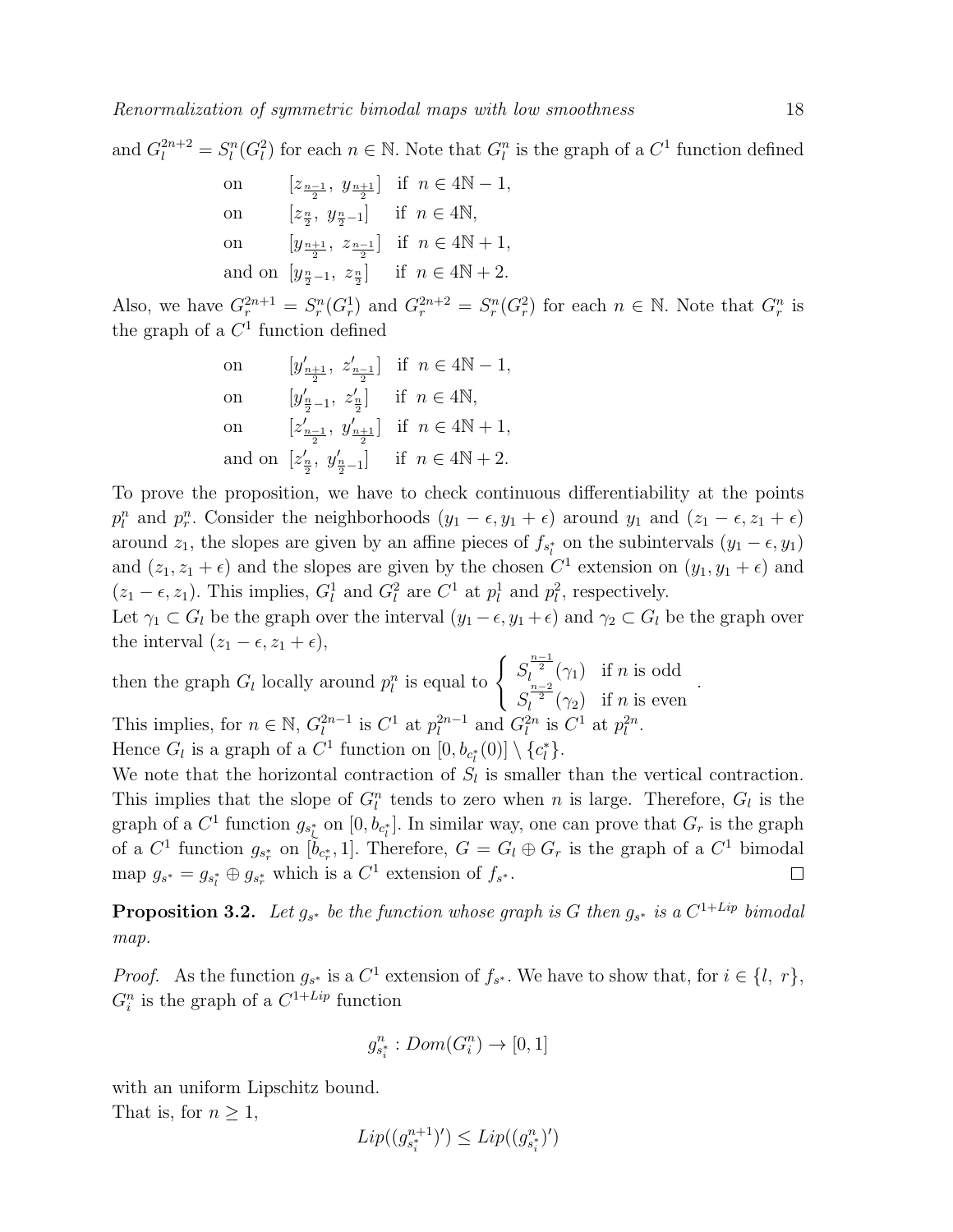$$
g_{s_l^*}^{n+1}(\tilde{u}) = s_{2,l}^* \cdot g_{s_l^*}^n(u)
$$

Since  $u = \frac{b_{c_i^*}^2(0) - \tilde{u}}{s^*}$  $\frac{1}{s_{1,l}^*}$ , we have

$$
g_{s_l^*}^{n+1}(\tilde{u}) = s_{2,l}^* \cdot g_{s_l^*}^n \left( \frac{b_{c_l^*}^2(0) - \tilde{u}}{s_{1,l}^*} \right)
$$

Differentiate both sides with respect to  $\tilde{u}$ , we get

$$
\left(g_{s_i^*}^{n+1}\right)'(\tilde{u}) = -\frac{s_{2,l}^*}{s_{1,l}^*} \cdot \left(g_{s_i^*}^n\right)' \left(\frac{b_{c_i^*}^2(0) - \tilde{u}}{s_{1,l}^*}\right)
$$

Therefore,

$$
\left| \left( g_{s_l^*}^{n+1} \right)'(\tilde{u}_1) - \left( g_{s_l^*}^{n+1} \right)'(\tilde{u}_2) \right| = \left| \frac{s_{2,l}^*}{s_{1,l}^*} \right| \cdot \left| \left( g_{s_l^*}^n \right)' \left( \frac{b_{c_l^*}^2(0) - \tilde{u}_1}{s_{1,l}^*} \right) - \left( g_{s_l^*}^n \right)' \left( \frac{b_{c_l^*}^2(0) - \tilde{u}_2}{s_{1,l}^*} \right) \right|
$$
  

$$
\leq \frac{s_{2,l}^*}{(s_{1,l}^*)^2} \cdot \lambda \left( g_{s_l^*}^n \right)' |\tilde{u}_1 - \tilde{u}_2|
$$

From remark 1, we have  $(s_{1,l}^*)^2 \geq s_{2,l}^*$ . Then,

$$
\lambda(g_{s_i^*}^{n+1})' \le \lambda(g_{s_i^*}^n)' \le \lambda(g_{s_i^*}^1)'.
$$

Similarly, one can show that

$$
\lambda(g_{s_r^*}^{n+1})' \le \lambda(g_{s_r^*}^n)' \le \lambda(g_{s_r^*}^1)'.
$$

Therefore, choose  $\lambda = max\{\lambda(g_{s_i^*}^1)'$ ,  $\lambda(g_{s_i^*}^1)'$  is the uniform Lipschitz bound. This completes the proof.  $\Box$ 

Note that for a given pair of proper scaling data  $s^* = (s_i^*, s_r^*)$ , the piece-wise affine map  $f_{s^*}$  is infinitely renormalizable and  $g_{s^*}$  is a  $C^{1+Lip}$  extension of  $f_{s^*}$ . This implies  $g_{s^*}$  is also renormalizable map. Further, we observe that  $Rg_{s^*}$  is an extension of  $Rf_{s^*}$ . Therefore  $Rg_{s*}$  is renormalizable. Hence,  $g_{s*}$  is infinitely renormalizable map which is not a  $C^2$  map. Then we have the following theorem,

**Theorem 3.3.** There exists an infinitely renormalizable  $C^{1+Lip}$  bimodal map  $g_{s^*}$  such that

$$
Rg_{s^*}=g_{s^*}.
$$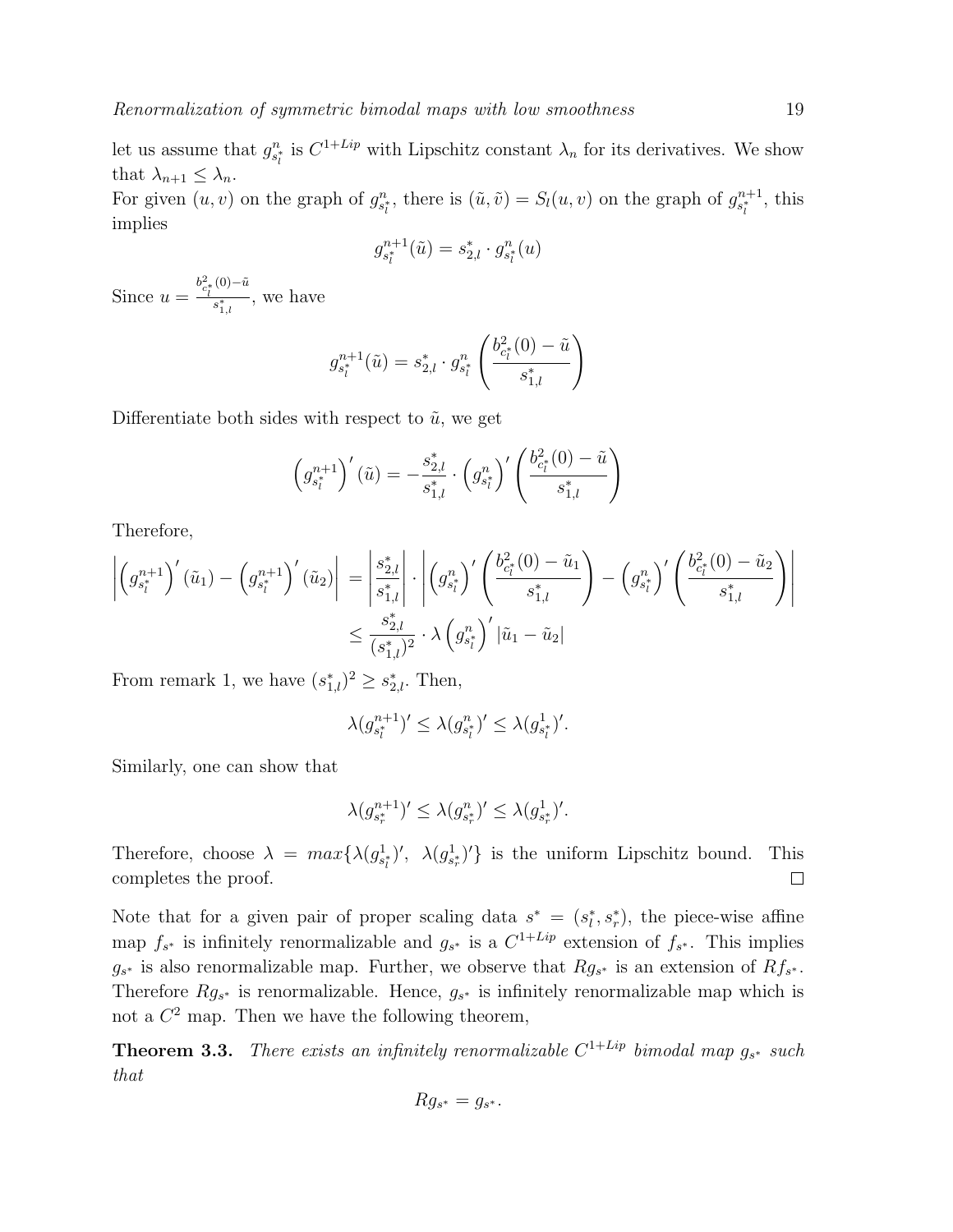### 4. Topological entropy of renormalization

In this section, we calculate the topological entropy of the renormalization operator defined on the space of  $C^{1+Lip}$  bimodal maps.

Let us consider three pairs of  $C^{1+Lip}$  maps  $\phi_i : [0, z_1] \cup [y_1, b_{c_i^*}(0)] \rightarrow [0, b_{c_i^*}(0)]$  and  $\psi_i : [\tilde{b}_{c_i^*}(1), y'_1] \cup [z'_1, 1] \rightarrow [\tilde{b}_{c_i^*}(1), 1],$  for  $i = 0, 1, 2$ , which extend  $f_{s^*}$ . Because of symmetricity,  $\psi_i(x) = 1 - \phi_i(1-x)$ . For a sequence  $\alpha = {\alpha_n}_{n \geq 1} \in \Sigma_3$ , where  $\Sigma_3 = \{\{x_n\}_{n>1} : x_n \in \{0, 1, 2\}\}\$ is called full 3-Shift. Now define

$$
G_l^n(\alpha) = S_l^n(graph \phi_{\alpha_n}) \text{ and } G_r^n(\alpha) = S_r^n(graph \psi_{\alpha_n}),
$$

we have

$$
G_l(\alpha) = \bigcup_{n \ge 1} G_l^n(\alpha) \quad \text{and} \quad G_r(\alpha) = \bigcup_{n \ge 1} G_r^n(\alpha).
$$

Therefore, we conclude that  $G(\alpha) = G_l(\alpha) \oplus G_r(\alpha)$  is the graph of a  $C^{1+Lip}$  bimodal map  $b_{\alpha}$  by using the same facts of Section 3.

The shift map  $\sigma : \Sigma_3 \to \Sigma_3$  is defined as

$$
\sigma(\alpha_1\alpha_2\alpha_3\ldots)=(\alpha_2\alpha_3\alpha_4\ldots).
$$

**Proposition 4.1.** The restricted maps  $b^3_\alpha : [y_1, z_1] \to [y_1, z_1]$  and  $b^3_\alpha : [y'_1, z'_1] \to [y'_1, z'_1]$ are the unimodal maps for all  $\alpha \in \Sigma_3$ . In particular,  $b_{\alpha}$  is a renormalizable map and  $Rb_{\alpha}=b_{\sigma(\alpha)}$ .

*Proof.* We know that  $b_{\alpha} : [y_1, z_1] \to I_{2,l}^1$  is a unimodal and onto,  $b_{\alpha} : I_{2,l}^1 \to I_{0,l}^1$  is onto and affine and also  $b_{\alpha}: I^1_{0,l} \to [y_1, z_1]$  is onto and affine. Therefore  $b_{\alpha}^3$  is a unimodal map on [ $y_1$ ,  $z_1$ ]. Analogously,  $b^3_\alpha$  is a unimodal map on [ $y'_1$ ,  $z'_1$ ]. The above construction implies

$$
Rb_{\alpha}=b_{\sigma(\alpha)}.
$$

This gives us the following theorem.

**Theorem 4.2.** The renormalization operator R acting on the space of  $C^{1+Lip}$  bimodal maps has unbounded topological entropy.

*Proof.* From the above construction, we conclude that  $\alpha \mapsto b_{\alpha} \in C^{1+Lip}$  is injective. The domain of R contains two copies, namely  $\Lambda_1$  and  $\Lambda_2$ , of the full 3-shift. As topological entropy  $h_{top}$  is an invariant of topological conjugacy. Hence  $h_{top}(R|_{\Lambda_1 \cup \Lambda_2}) >$ ln 3. In fact, if we choose *n* different pairs of  $C^{1+Lip}$  maps, say,  $\phi_0$ ,  $\phi_1$ ,  $\phi_2$ , ...  $\phi_{n-1}$  and  $\psi_0, \psi_1, \psi_2, \dots \psi_{n-1}$ , which extends  $f_{s^*}$ , then it will be embedded two copies of the full  $n$  – shift in the domain of R. Hence, the topological entropy of R on  $C^{1+Lip}$  bimodal maps is unbounded. $\Box$ 

 $\Box$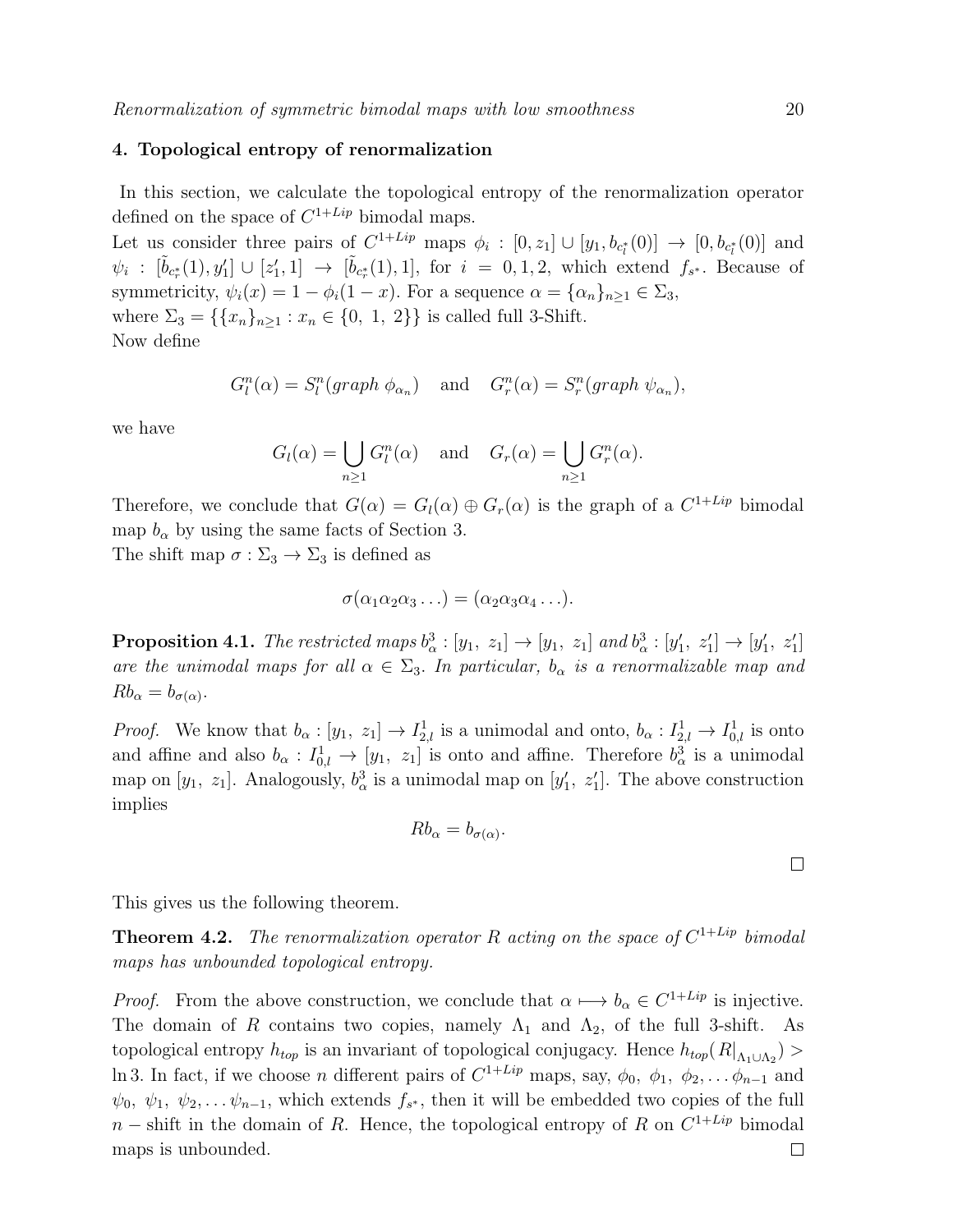### 5. An  $\epsilon$  perturbation of the scaling data

In this section, we use an  $\epsilon$  perturbation on the construction of the scaling data as presented in Section 2, to obtain the following theorem

**Theorem 5.1.** There exists a continuum of fixed points of the renormalization operator  $acting on C^{1+Lip}~bimodal~maps.$ 

*Proof.* Consider an  $\epsilon$  variation on scaling data and we modify the construction which is described in section 2.

Let us define the neighborhoods  $N_{\epsilon}^{l}$  and  $N_{\epsilon}^{r}$  about the respective points  $(b_c^3(0), b_c^4(0))$  and  $(b_c^3(1), b_c^4(1))$  as

$$
N_{\epsilon}^{l}(b_{c}^{3}(0), b_{c}^{4}(0)) = \{(b_{c}^{3}(0), \epsilon \cdot b_{c}^{4}(0)) : \epsilon > 0 \text{ and } \epsilon \text{ close to } 1\}
$$
  

$$
N_{\epsilon}^{r}(b_{c}^{3}(1), b_{c}^{4}(1)) = \{(b_{c}^{3}(1), \epsilon \cdot b_{c}^{4}(1)) : \epsilon > 0 \text{ and } \epsilon \text{ close to } 1\}
$$

**Case (i)** The perturbed scaling data on  $I_0^l$ , then the scaling ratios are defined as

$$
s_{2,l}(c,\epsilon) = \frac{b_c^3(0)}{b_c(0)}
$$
  
\n
$$
s_{0,l}(c,\epsilon) = \frac{b_c(0) - \epsilon b_c^4(0)}{b_c(0)}
$$
  
\n
$$
s_{1,l}(c,\epsilon) = \frac{b_c^2(0) - b_c(\epsilon b_c^4(0))}{b_c(0)},
$$

where  $c \in (0, \frac{3-\sqrt{3}}{6})$  $\frac{\sqrt{3}}{6}$ . Also, we define

$$
\mathcal{R}(c,\epsilon) = \frac{b_c^2(0) - c}{s_{1,l}(c,\epsilon)}.
$$

From subsection 2.1, we know that the map  $\mathcal R$  which is defined in Eqn. 2.5, has unique fixed point  $c^*$ . Consequently, for a given  $\epsilon$  close to 1,  $\mathcal{R}(c, \epsilon)$  has only one unstable fixed point, namely  $c_{\epsilon}^*$ . Therefore, we consider the perturbed scaling data  $s_{l,\epsilon}^* : \mathbb{N} \to \Delta^3$  with

$$
s_{l,\epsilon}^* = \left(\frac{b_{c_{\epsilon}^*}(0) - \epsilon b_{c_{\epsilon}^*}^4(0)}{b_{c_{\epsilon}^*}(0)}, \ \frac{b_{c_{\epsilon}^*}^2(0) - b_{c_{\epsilon}^*}(\epsilon b_{c_{\epsilon}^*}^4(0))}{b_{c_{\epsilon}^*}(0)}, \ \frac{b_{c_{\epsilon}^*}^3(0)}{b_{c_{\epsilon}^*}(0)}\right).
$$

Then  $\sigma(s_{l,\epsilon}^*) = s_{l,\epsilon}^*$  and using Lemma 2.1, we have

$$
R^l f_{s^*_{l,\epsilon}} = f_{s^*_{l,\epsilon}}.
$$

Case (ii) Considering the perturbed scaling data on  $I_0^r$ , one have the scaling data  $s^*_{r,\epsilon}: \mathbb{N} \to \Delta^3$  with

$$
s_{r,\epsilon}^*=\left(\frac{\epsilon b_{c_\epsilon^*}^4(1)-b_{c_\epsilon^*}(1)}{1-b_{c_\epsilon^*}(1)},\,\,\frac{b_{c_\epsilon^*}(\epsilon b_{c_\epsilon^*}^4(1))-b_{c_\epsilon^*}^2(1)}{1-b_{c_\epsilon^*}(1)},\,\,\frac{1-b_{c_\epsilon^*}^3(1)}{1-b_{c_\epsilon^*}(1)}\right).
$$

Then  $\sigma(s_{r,\epsilon}^*) = s_{r,\epsilon}^*$  and using Lemma 2.4, we have

$$
R^r f_{s^*_{r,\epsilon}} = f_{s^*_{r,\epsilon}}.
$$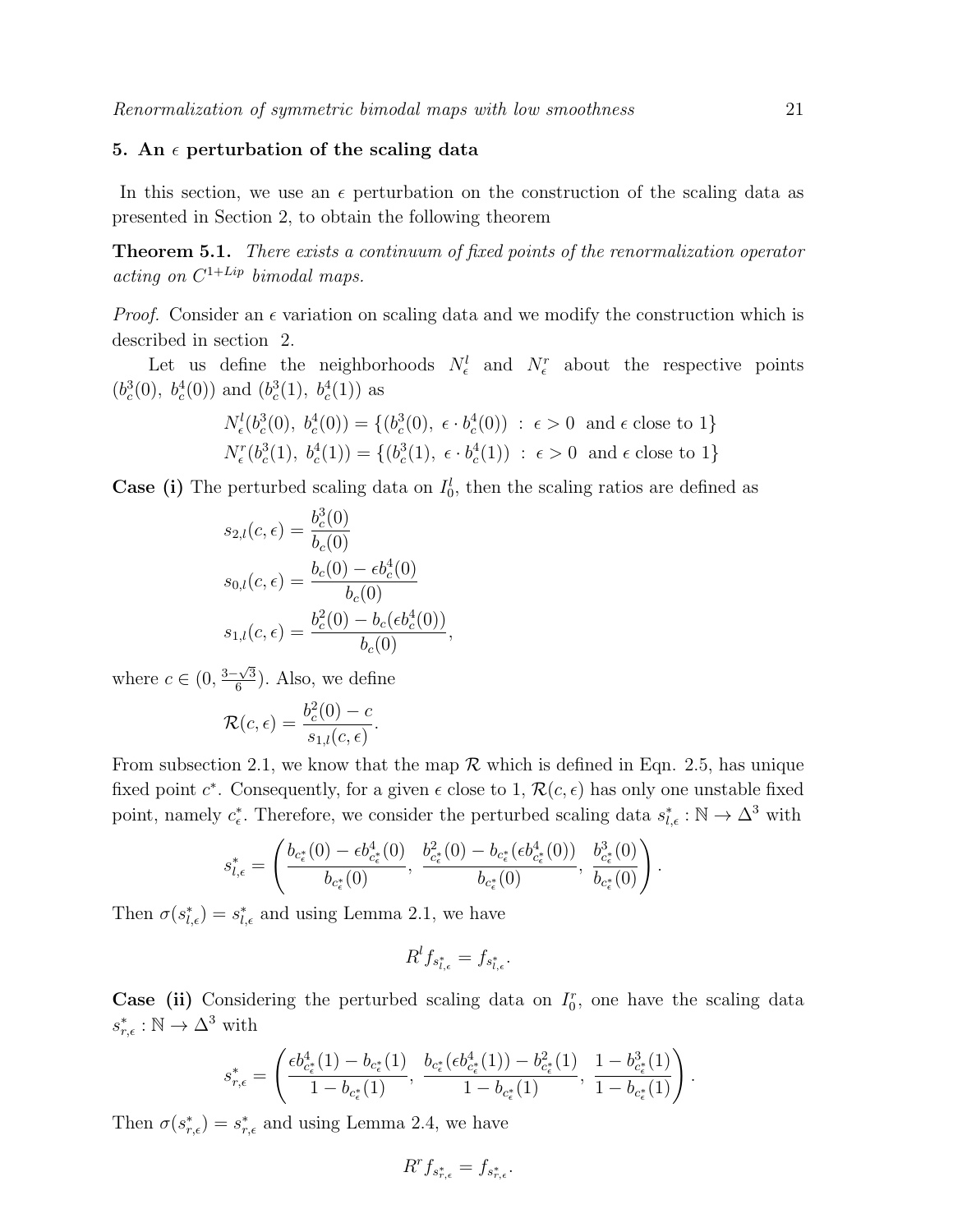Moreover,  $f_{s_{l,\epsilon}^*}$  and  $f_{s_{r,\epsilon}^*}$  are the piece-wise affine maps which are infinitely renormalizable. For a given pair of proper scaling data  $s_{\epsilon}^* = (s_{l,\epsilon}^*, s_{r,\epsilon}^*)$ , we have

$$
Rf_{s^*_{\epsilon}} = f_{s^*_{\epsilon}}
$$

Now we use similar extension described in section 3, then we get  $g_{s_{\epsilon}^*}$  is the  $C^{1+Lip}$ extension of  $f_{s_{\epsilon}^*}$ . This implies that  $g_{s_{\epsilon}^*}$  is a renormalizable map. As  $Rg_{s_{\epsilon}^*}$  is an extension of  $Rf_{s_{\epsilon}^*}$ . Therefore  $Rg_{s_{\epsilon}^*}$  is renormalizable. Hence, for each  $\epsilon$  close to 1,  $g_{s_{\epsilon}^*}$  is a fixed point of the renormalization. This proves the existence of a continuum of fixed points of the renormalization.  $\Box$ 

**Remark 3.** In particular, for two different perturbed scaling data  $s_{\epsilon_1^*}$  and  $s_{\epsilon_2^*}$ , one can construct two infinitely renormalizable maps  $g_{s_{\epsilon_1^*}}$  and  $g_{s_{\epsilon_2^*}}$ . Therefore, the respective Cantor attractors will have different scaling ratios. Consequently, it shows the nonrigidity for low smooth symmetric bimodal maps.

#### 6. Conclusions

In this paper, we have investigated the existence of fixed point of the renormalization operator which is defined on the space of symmetric bimodal maps with low smoothness. For a given pair of proper scaling data  $s^* = (s_i^*, s_r^*)$ , we have first constructed the piece-wise affine infinitely renormalizable map  $f_{s^*}$  which is the only fixed point of the renormalization. We observe that the geometry of invariant Cantor set is more complex than the geometry of the Cantor set of piece-wise affine period doubling renormalizable map<sup>[9]</sup>. Further, we have extended this fixed point  $f_{s^*}$  to a  $C^{1+Lip}$  symmetric bimodal map. Moreover, we proved that the renormalization operator acting on the space of  $C^{1+Lip}$  symmetric bimodal maps has infinite topological entropy. Finally, we proved the existence a continuum of fixed points of renormalization by considering a small perturbation on the scaling data. Consequently, it showed the non-rigidity of the Cantor attractors of infinitely renormalizable symmetric bimodal maps with low smoothness.

#### References

- [1] Feigenbaum M J 1978, Quantitative universality for a class of non-linear transformations, *J. Stat. Phys.*, 19 25-52.
- [2] Feigenbaum M J 1979, The universal metric properties of nonlinear transformations, *J. Stat. Phys.*, 21 669-706.
- [3] Coullet P, Tresser C 1978, It´eration d'endomorphisms et groupe de renormalisation, *J. Phys. Colloque* , C5 25-28.
- [4] Jonkar L, Rand D 1980, Bifurcations in one dimension I. The nonwandering set, *Invent Math*, 62 347–365.
- [5] Strien S V 1988, Smooth dynamics on the interval, in : New Directions in Dynamical Systems, eds. T. Bedford and J. Swift, *Cambridge Univ. Press, Cambridge* , 57-119.
- [6] Mackay R S, Tresser C 1986, Transition to topological chaos for circle maps, *Physica D: Nonlinear Phenomena* , 19 206-237.
- [7] Veitch D 1994, Renormalization of C <sup>0</sup> bimodal maps, *Physica D*, 71 269-284.